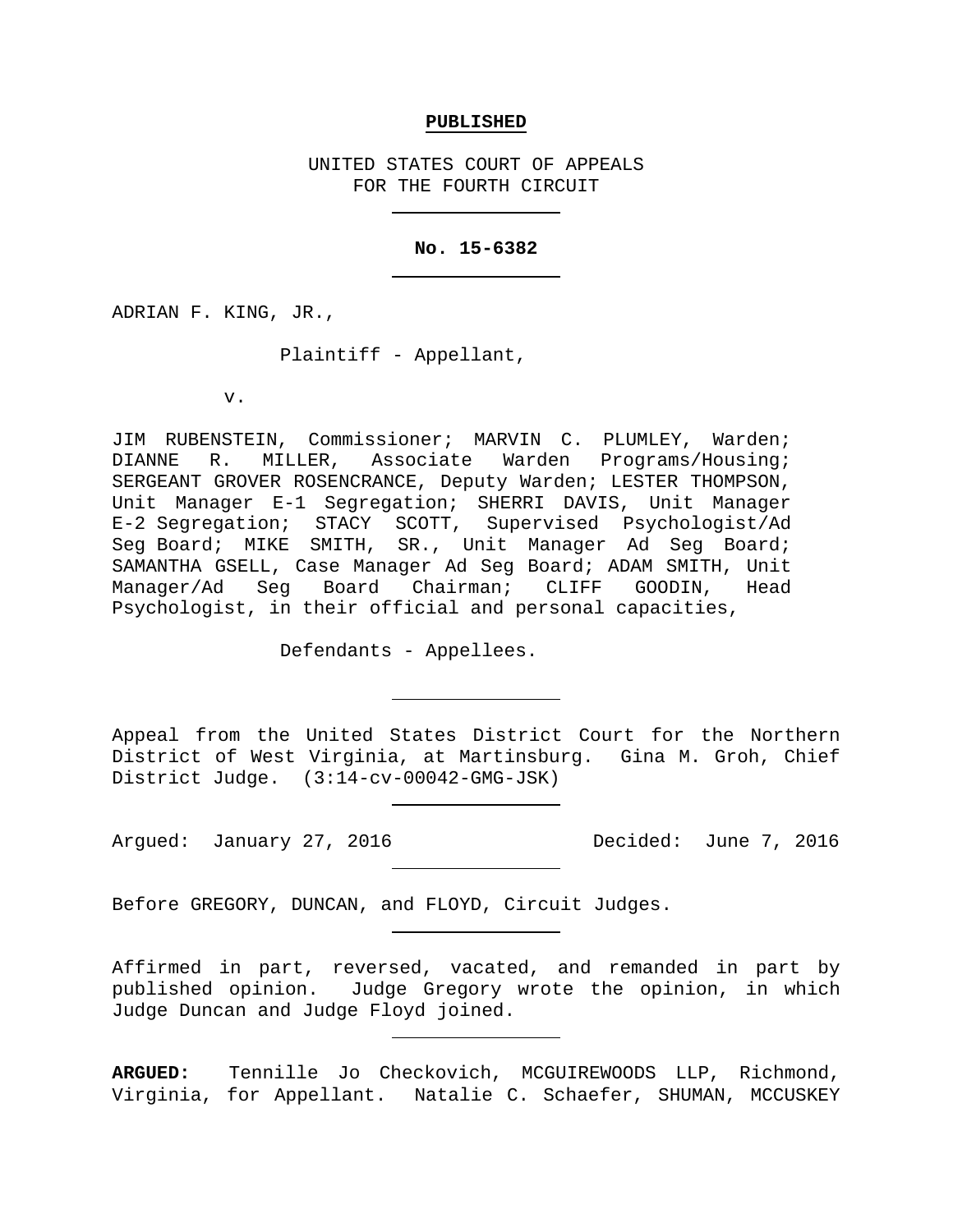& SLICER, PLLC, Charleston, West Virginia, for Appellees. **ON BRIEF:** Michael W. Stark, MCGUIREWOODS LLP, Richmond, Virginia, for Appellant. Kimberly M. Bandy, SHUMAN, MCCUSKEY & SLICER, PLLC, Charleston, West Virginia, for Appellees Jim Rubenstein, Marvin C. Plumley, Dianne R. Miller, Grover Rosencrance, Lester Thompson, Sherri Davis, Mike Smith, Sr., Samantha Gsell, and Adam Smith.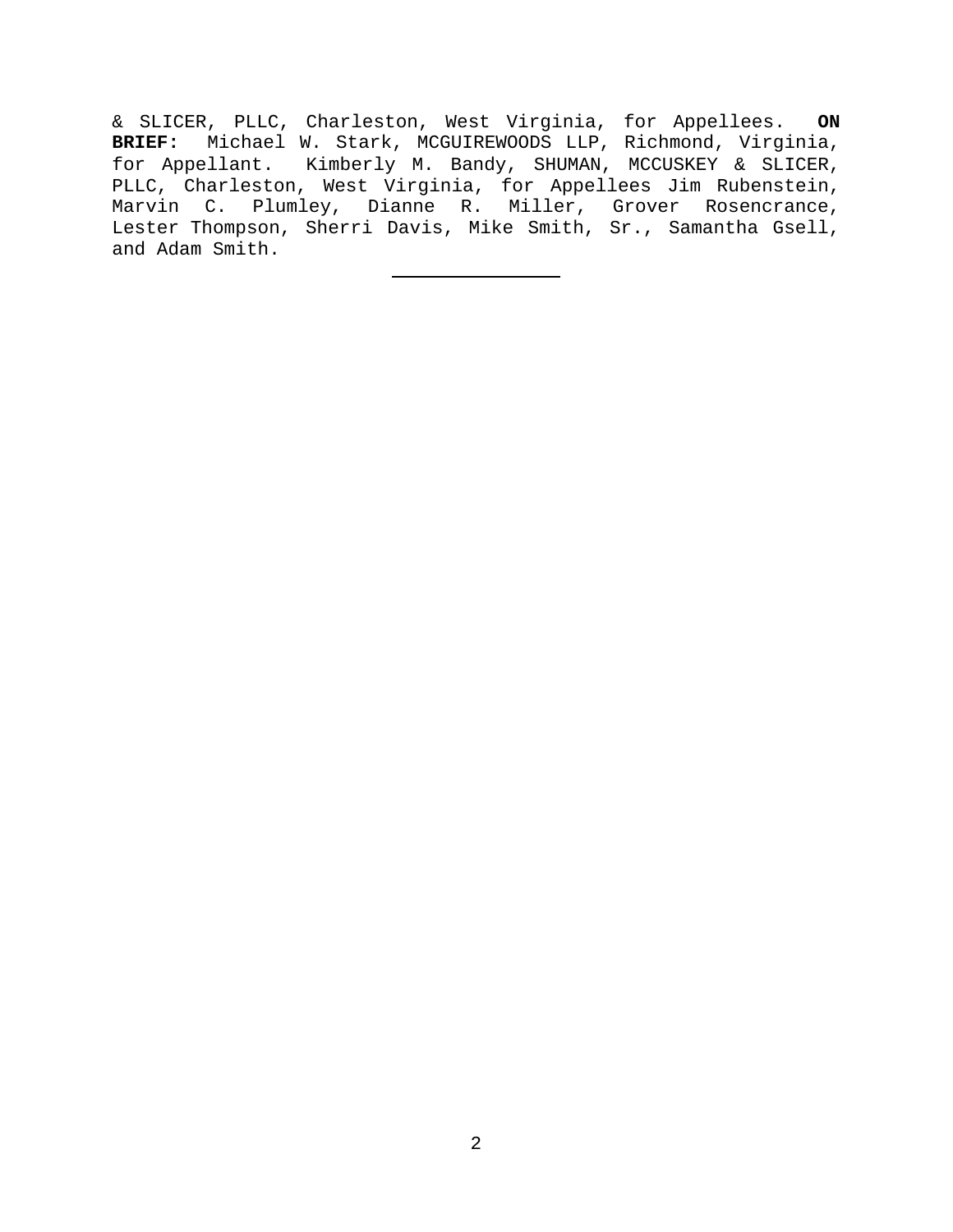GREGORY*,* Circuit Judge:

Adrian F. King, Jr. appeals the district court's dismissal of his complaint for failure to state a claim. King filed suit under 42 U.S.C. § 1983 against several correctional officers, medical personnel, and prison administrators for alleged violations of his constitutional rights after he underwent surgery to remove penile implants while incarcerated. We conclude that King's complaint properly stated his Fourth, Eighth, and Fourteenth Amendment Equal Protection and Due Process claims. We also hold that King stated a claim against Marvin Plumley. We reverse the district court's decision on those bases, vacate the dismissal, and remand the case for further proceedings. We affirm the dismissal as to Stacy Scott, Cliff Goodin, and Jim Rubenstein, but modify the dismissal of the latter two to be without prejudice.

### I.

In reviewing a dismissal for failure to state a claim, we accept as true all of the factual allegations contained in the complaint and draw all reasonable inferences in favor of the plaintiff. E.I. du Pont de Nemours & Co. v. Kolon Indus., Inc., 637 F.3d 435, 440 (4th Cir. 2011). We may consider additional documents attached to the complaint or the motion to dismiss "so long as they are integral to the complaint and authentic."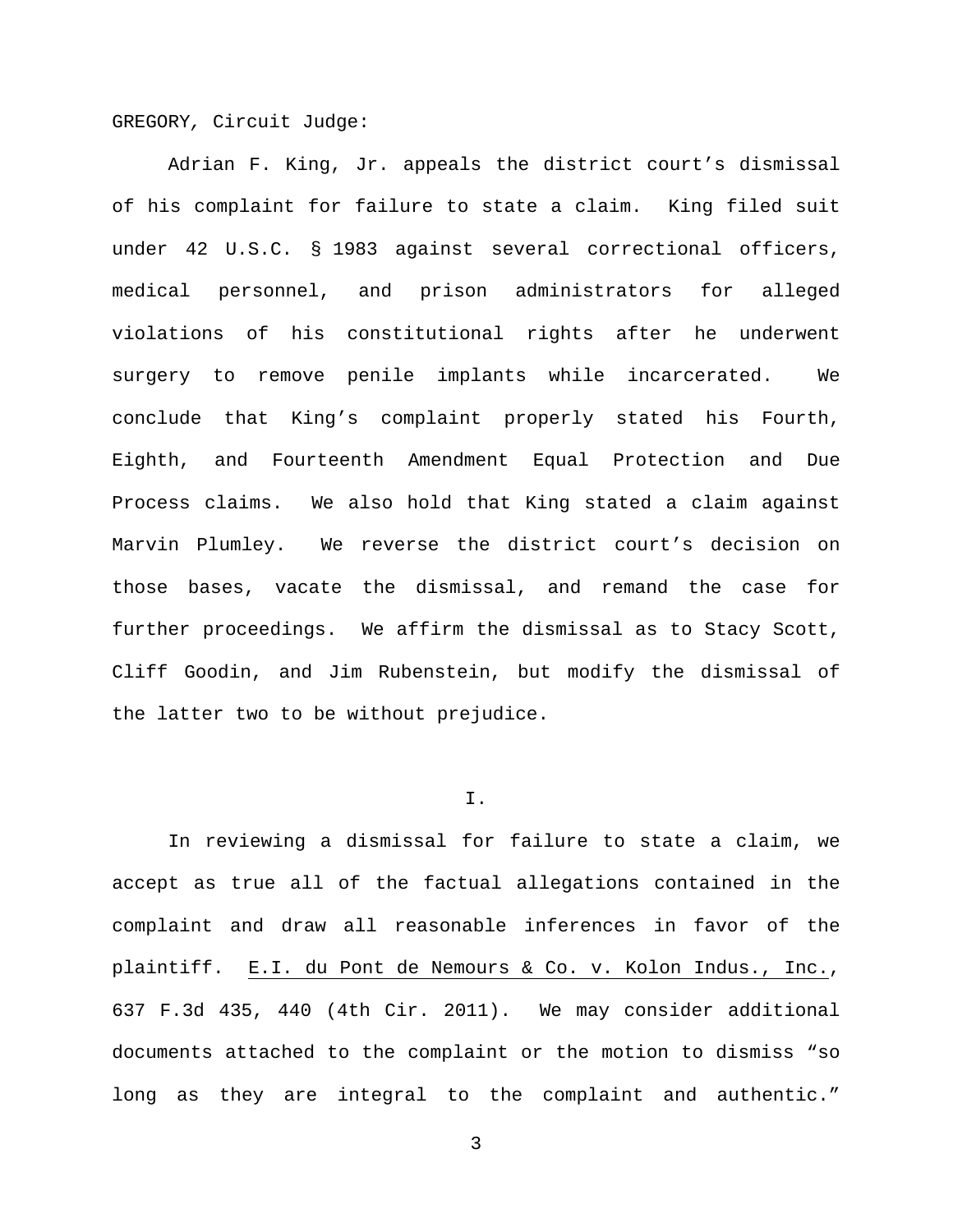Philips v. Pitt Cty. Mem'l Hosp., 572 F.3d 176, 180 (4th Cir. 2009). Here, we look to King's complaint, including his attached statement of claims, and his notice of claim, including the grievance attachment, all filed pro se, in laying out the following factual allegations.

a.

King is an inmate at Huttonsville Correctional Center ("HCC") and has been incarcerated since March 23, 2012. In fall 2008, prior to his incarceration, King had marbles implanted in and tattoos drawn on his penis. He and his then fiancée, who is now deceased, decided to have the implants done during the "body modification" craze, as they had heard about the "intensification of sensitivity and euphoric climaxes" resulting from the procedure. J.A. 16.

On January 8, 2013, King was called to the control booth in his unit, where a corrections officer told him to report to "medical" to be examined. Id. at 25. King was to be examined because an inmate reported seeing King and another inmate implanting marbles into their penises. The nurse who examined King verified that the marbles were not recently implanted and that there was no sign of infection.

King was escorted to the segregation unit, where an officer told him that the implants were not noted in his file. King responded that when he was being processed at Mt. Olive, he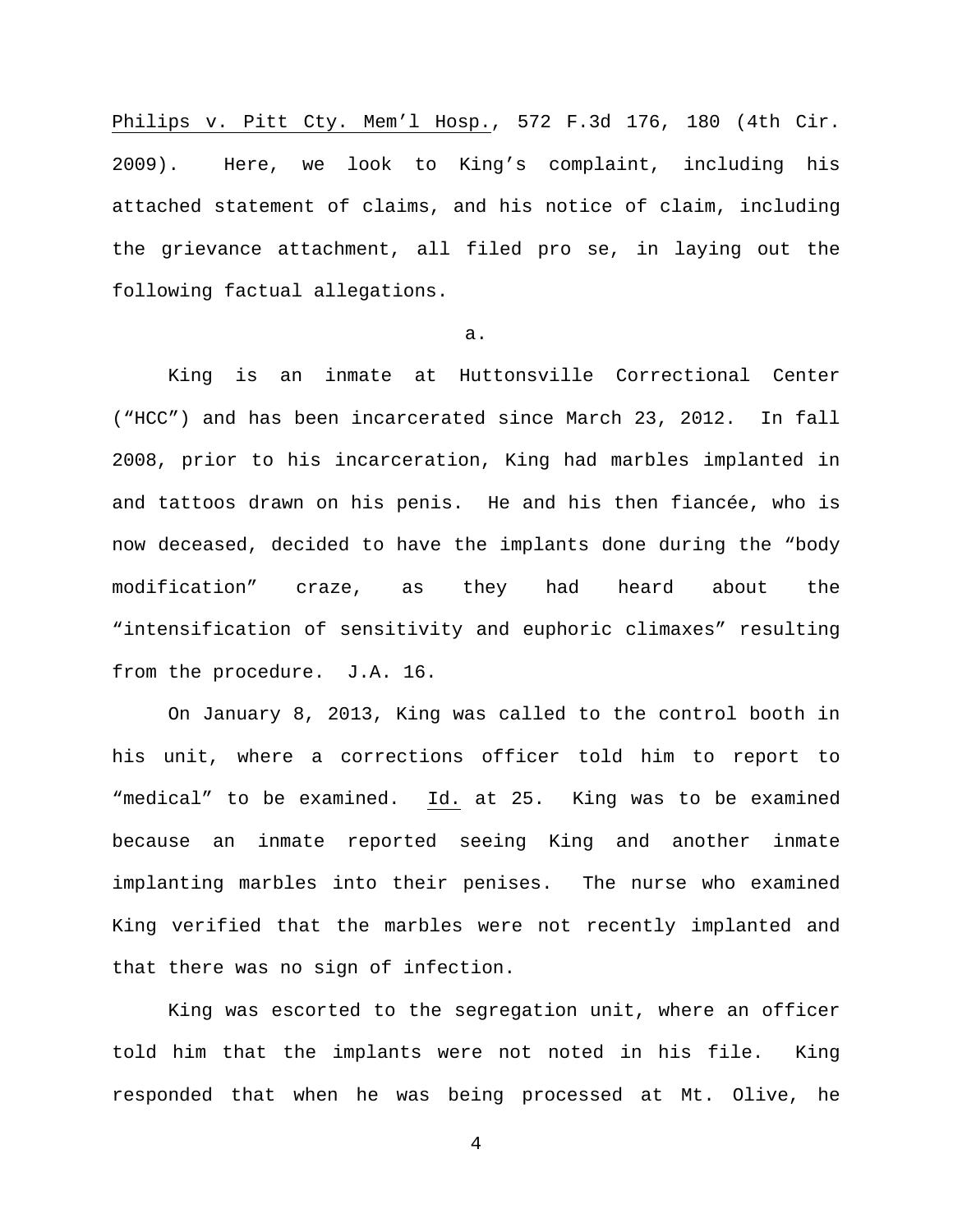informed the processing officer of the marbles and tattoo. The officer told him, "This isn't a pornographic camera, put [your] clothes back on." Id.

King was subsequently found in violation of Policy Directive 325.00-1.26, which prohibits exposing body fluids, tattoos, and piercings. The policy states:

1.26—Exposing Body Fluids/Tattooing/Piercing: No inmate shall intentionally expose to any person body fluids such as urine, feces, spit, blood, or any other body fluid. No inmate shall give oneself or others a tattoo/piercing or allow another inmate to give<br>him/her a tattoo/piercing. No inmate shall possess him/her a tattoo/piercing. No inmate shall possess<br>any tattooing/piercing equipment, to include, any tattooing/piercing equipment, tattooing ink, tattooing patterns, tattooing needles, etc. King Br. 24. Due to this violation, King was sentenced to sixty days of punitive segregation, sixty days loss of privileges, and

ninety days of loss of good time.

While King was in segregation, Sherri Davis, the unit manager of segregation unit E-2, brought King to her office. There, she had King sign a piece of paper without giving him the opportunity to read it. Davis told him that he was signing consent papers to go to Ruby Memorial Medical Center to have a doctor examine his implants and, if necessary, remove them. King was taken to Ruby Memorial, where he was examined by Dr. Henry Fooks, Jr. Fooks determined that the implants were not recently inserted and that there was no medical need to remove them. When King was transported back to HCC, Deputy Warden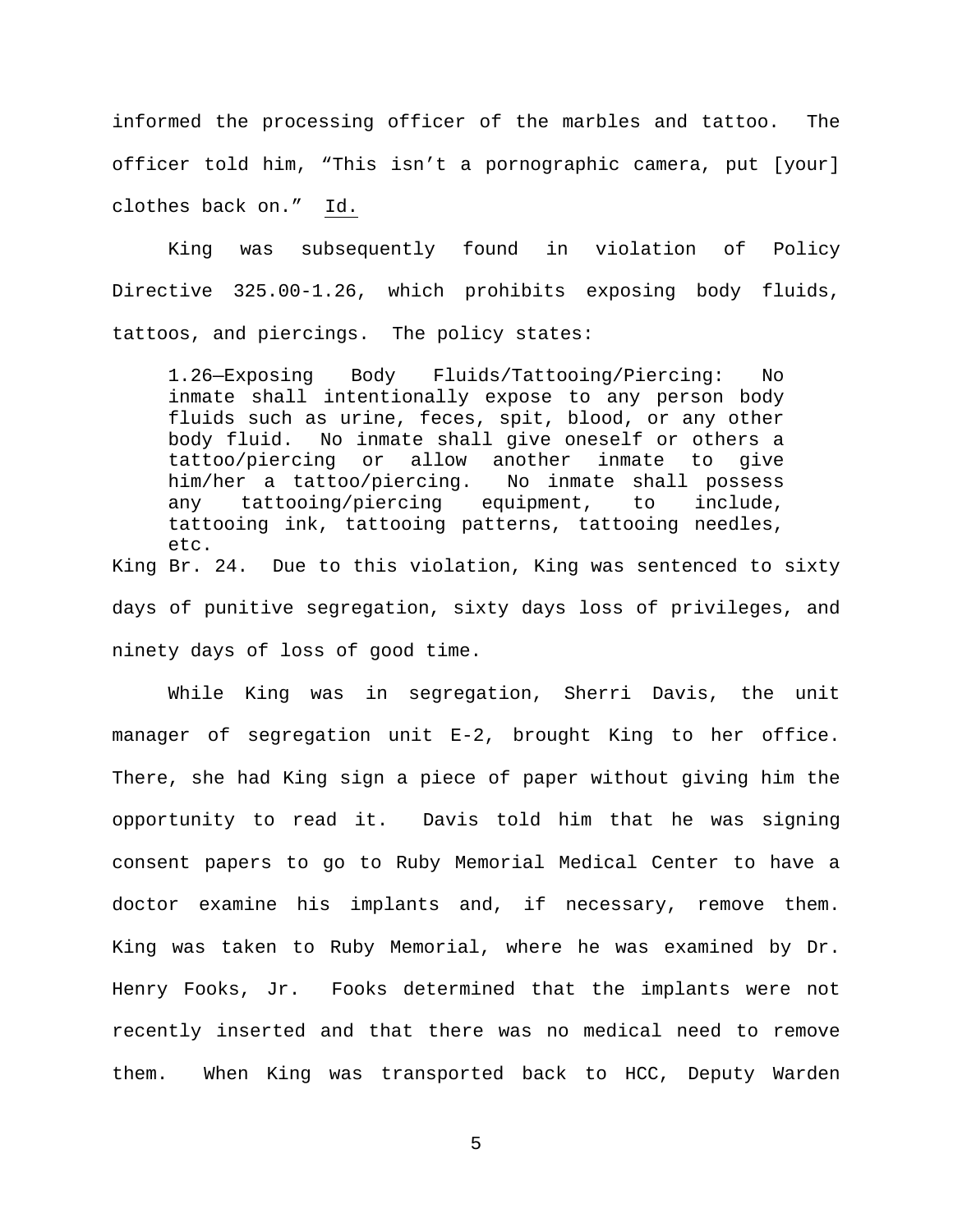Grover Rosencrance told him, "Get comfortable you stupid Son of a Bitch, you'll be placed in Administrative Segregation until you do as I say and have those marbles removed." J.A. 26. King responded that Rosencrance could not punish him twice for the same violation. Rosencrance said, "I can do what the Fuck I want." Id. King was then returned to administrative segregation. King alleges that HCC officials threatened him with segregation for the remainder of his sentence and loss of parole eligibility if he did not consent to surgery.

On June 19, 2013, King "gave in" and let them remove the marbles at Ruby Memorial. Id. The surgery was done "practically against [his] will as [he] was coerced by the administration because of the threats they made" about continued segregation and loss of parole eligibility. Id. at 31.

As a result of the surgery, King now experiences physical symptoms. He has tingling and numbness in his penis; pain in the area where the marbles were removed; an "uncomfortable, stretching feeling where the cut was made"; pain in his penis when it rains, snows, or gets cold; and "stabbing pain [that] shoots into [his] stomach" if he bumps into something or the scar on his penis is touched. Id. at 15, 27. King never experienced these symptoms until after his implants were removed.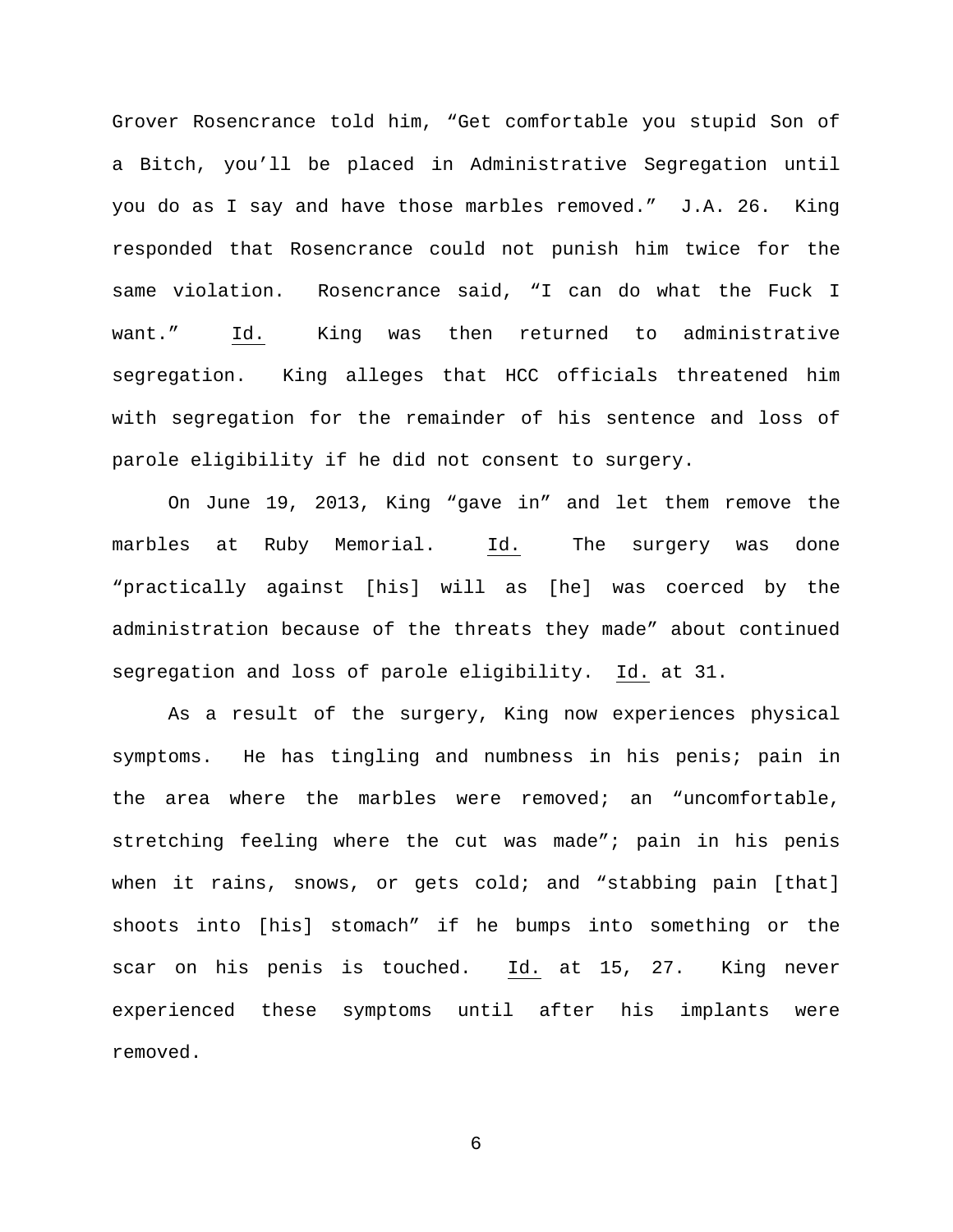King also experiences mental and emotional anguish as a result of the surgery. He gets "very depressed every time [he] shower[s] or urinate[s]" because he sees the scarring and is reminded of his deceased fiancée. Id. at 15. He worries about "the possibilities that [his] penis will still be numb when [he] . . . is with another woman" and about how he will explain what happened if in the future someone is "sickened by the scarring." Id. at 16. Additionally, King is unable to urinate when any of his five roommates are in the cell with him, a problem he did not previously experience. He is also frightened every time he sees any of the defendants. He is ridiculed by the staff: they refer to him as "Marble Man" and when they search him, they ask where his marbles are. Id. at 15. Correctional officers make "[h]omosexual remarks" when they see him. Id. He also now has gay inmates approach him, because of the way the staff have gossiped about him. These inmates ask him questions that make him feel uncomfortable and "place [him] in a compromising situation, where it is a strong possibility that a physical confrontation" might occur. Id. at 17.

#### b.

King originally filed suit under 42 U.S.C. § 1983 in the Circuit Court of Kanawha County, West Virginia. His complaint named as defendants Jim Rubenstein (Commissioner), Warden Marvin Plumley, Dianne R. Miller (Associate Warden Programs/Housing),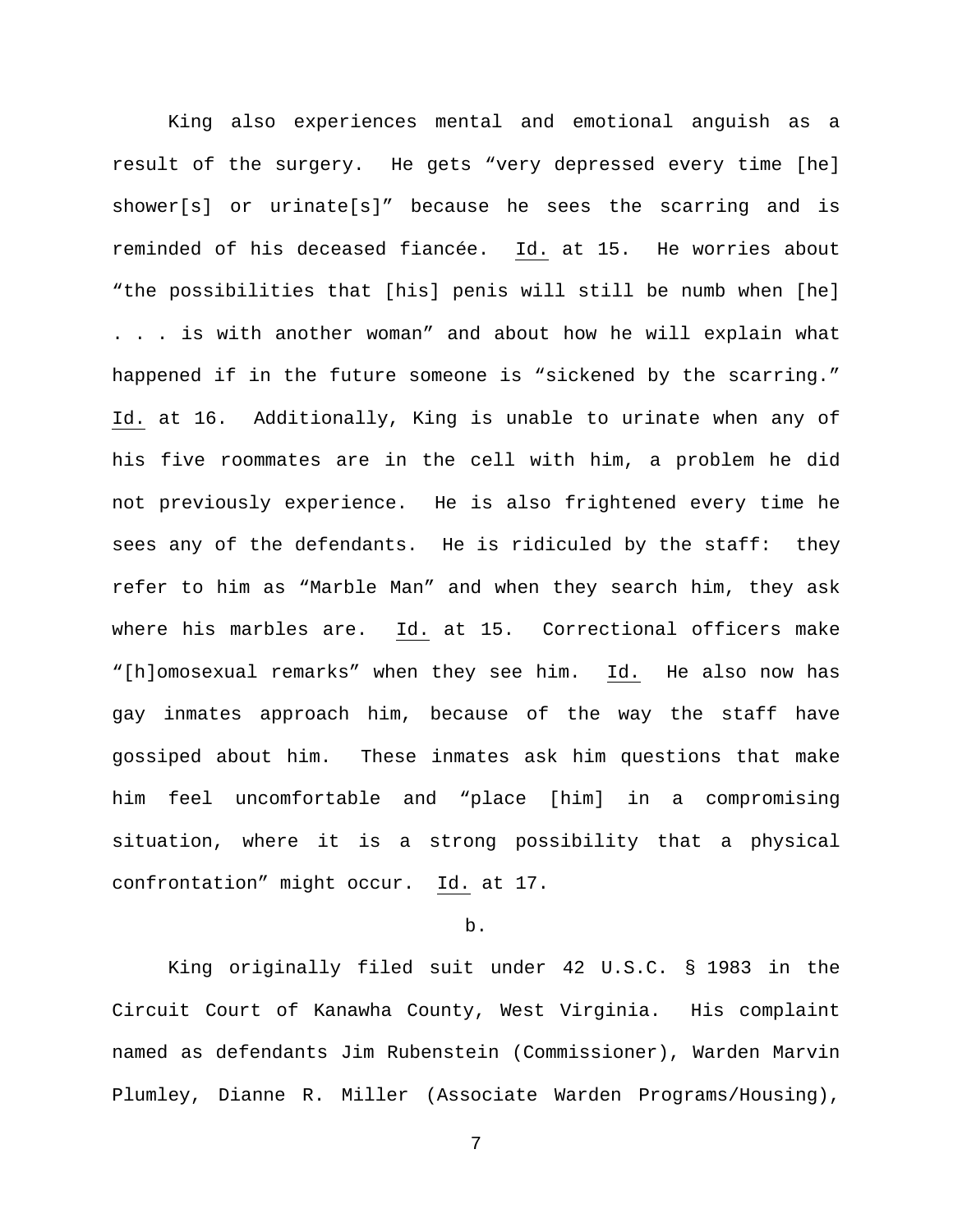Deputy Warden Rosencrance, Lester Thompson (Unit Manager E-1 Segregation), Sherri Davis, Stacy Scott (Supervised Psychologist/Ad Seg Board), Mike Smith, Sr. (Unit Manager, Ad Seg Board), Samantha Gsell (Case Manager Ad Seg Board), Adam Smith (Unit Manager Ad Sec Board Chairman), and Cliff Goodin (Head Psychologist). A circuit court judge in the Circuit Court of Kanawha County, West Virginia, reviewed the initial pleadings and found that the complaint was not "frivolous, malicious or fails to state a claim," and accordingly had the clerk issue process against the defendants. Id. at 33. The defendants removed the case to the U.S. District Court for the Southern District of West Virginia and moved to dismiss under Federal Rule of Civil Procedure  $12(b)(6)$ . The case was transferred to the Northern District of West Virginia, where a magistrate judge entered his report and recommendation on the motion to dismiss. Both sides filed objections; only the defendants filed responses. The district court rejected in part and adopted in part the magistrate's recommendation and granted the defendants' motion to dismiss in full. King timely appeals.

II.

This Court reviews de novo the grant of a motion to dismiss. Simmons v. United Mortg. & Loan Inv., LLC, 634 F.3d 754, 768 (4th Cir. 2011). A Rule 12(b)(6) motion tests the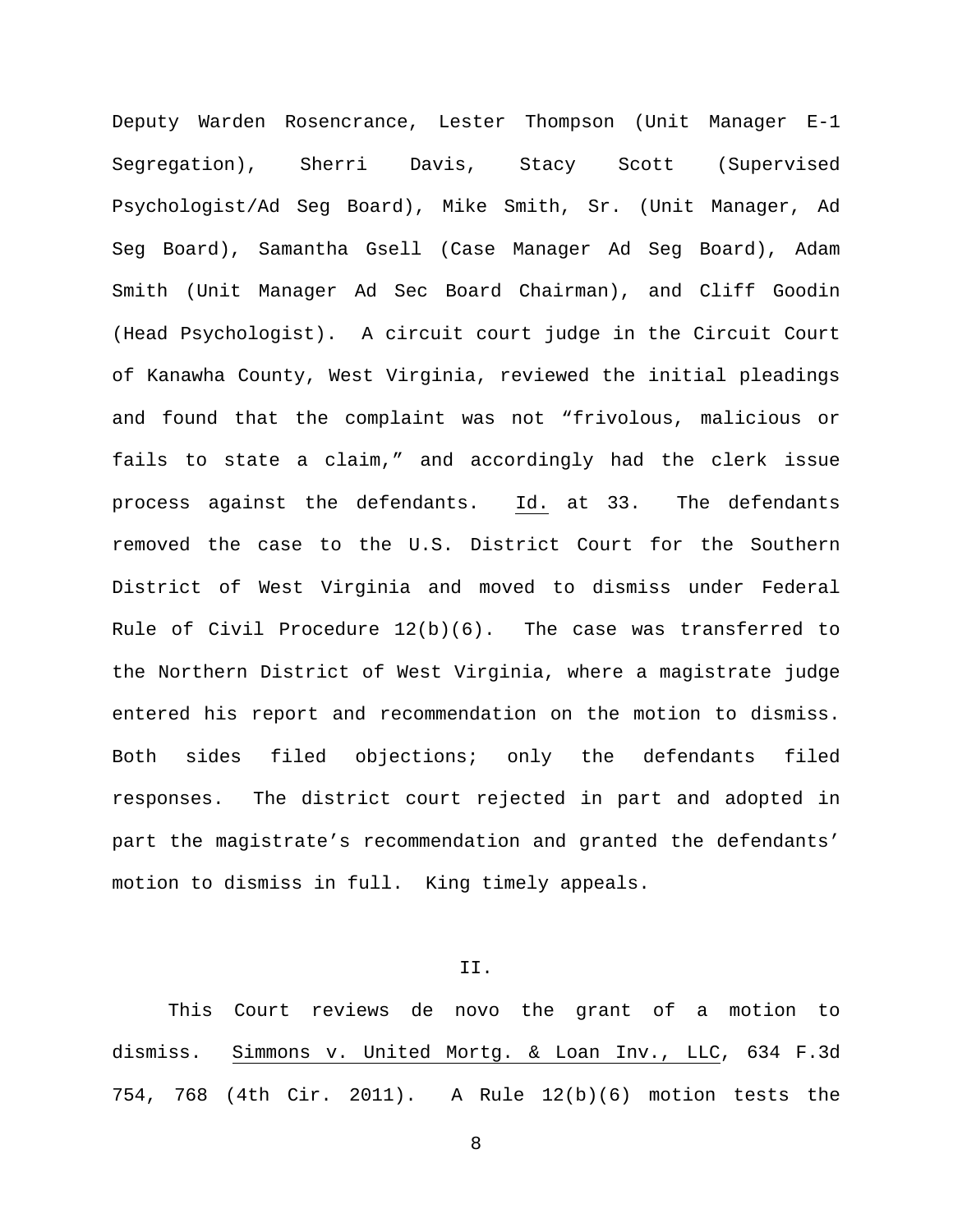sufficiency of a complaint; it does not, however, "resolve contests surrounding the facts, the merits of a claim, or the applicability of defenses." Edwards v. City of Goldsboro, 178 F.3d 231, 243 (4th Cir. 1999) (quoting Republican Party v. Martin, 980 F.2d 943, 952 (4th Cir. 1992)). To survive a motion to dismiss, the complaint's "[f]actual allegations must be enough to raise a right to relief above the speculative level" that is, the complaint must contain "enough facts to state a claim for relief that is plausible on its face." Bell Atl. Corp. v. Twombly, 550 U.S. 544, 555, 570 (2007). Bare legal conclusions "are not entitled to the assumption of truth" and are insufficient to state a claim. Ashcroft v. Iqbal, 556 U.S. 662, 679 (2009). Nevertheless, pro se pleadings are "to be liberally construed," and "a pro se complaint, however inartfully pleaded, must be held to less stringent standards than formal pleadings drafted by lawyers." Erickson v. Pardus, 551 U.S. 89, 94 (2007) (quoting Estelle v. Gamble, 429 U.S. 97, 106 (1976)).

#### III.

King appeals the dismissal of his substantive claims, as well as the dismissal of Scott, Plumley, Rubenstein, and Goodin.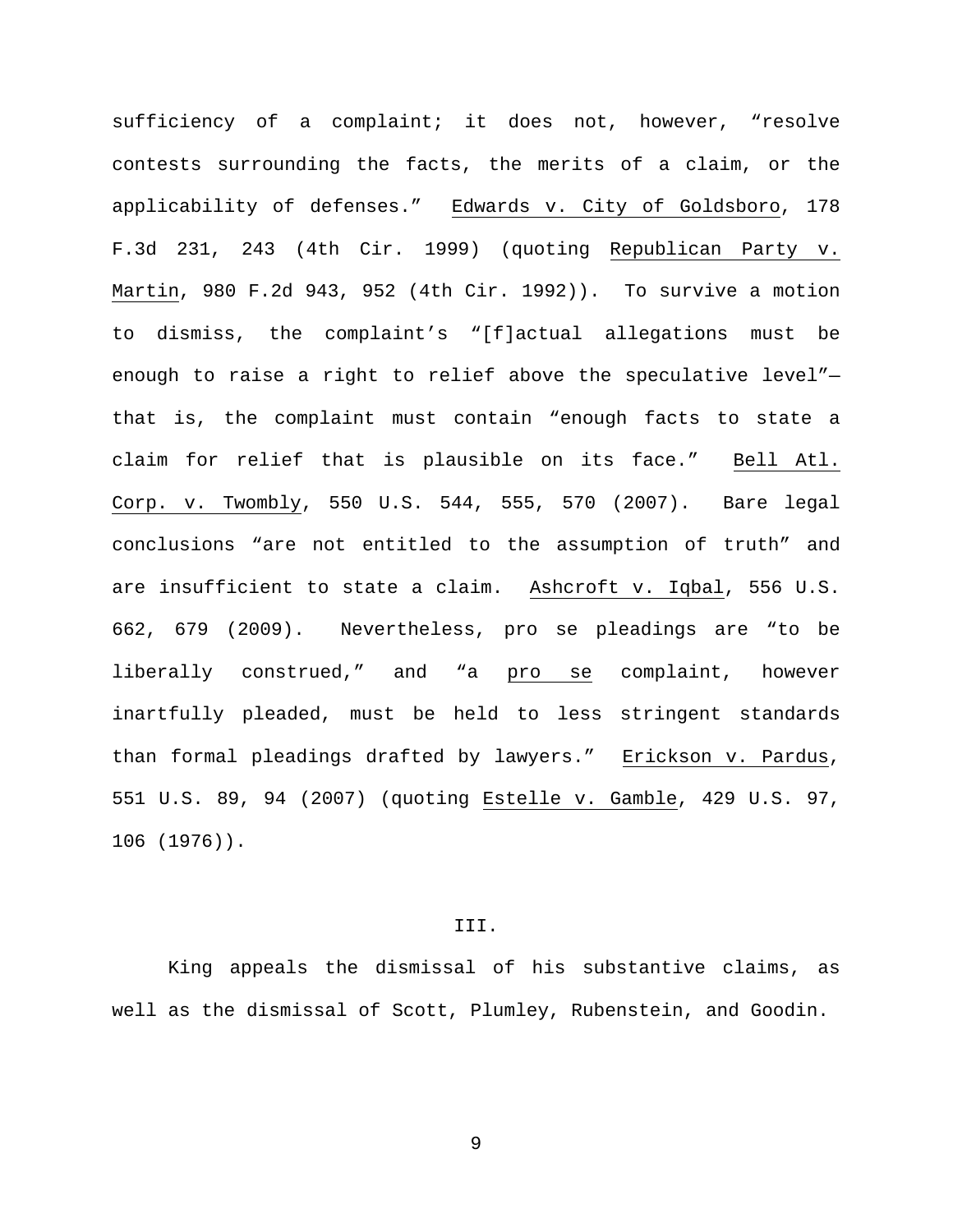King first claims that the district court improperly dismissed his Fourth Amendment claim. The Fourth Amendment protects "[t]he right of the people to be secure in their persons . . . against unreasonable searches and seizures." U.S. Const. amend. IV. The applicability of the Fourth Amendment turns on whether "the person invoking its protection can claim a 'justifiable,' a 'reasonable,' or a 'legitimate expectation of privacy' that has been invaded by government action." Hudson v. Palmer, 468 U.S. 517, 525 (1984) (quoting Smith v. Maryland, 442 U.S. 735, 740 (1979)).

In Hudson, the Supreme Court held that an inmate has no reasonable expectation of privacy, and thus no Fourth Amendment protection, in his prison cell, given "the paramount interest in institutional security." Id. at 528. While "imprisonment carries with it the circumscription or loss of many significant rights," the Supreme Court nevertheless cautioned that "prisons are not beyond the reach of the Constitution." Id. at 523-24. Indeed, five years earlier in Bell v. Wolfish, 441 U.S. 520 (1979), the Supreme Court "developed a flexible test to determine the reasonableness of a broad range of sexually invasive searches . . . ." United States v. Edwards, 666 F.3d 877, 883 (4th Cir. 2011) (citation and internal quotation marks omitted). Under Wolfish, a court is to consider the following

a.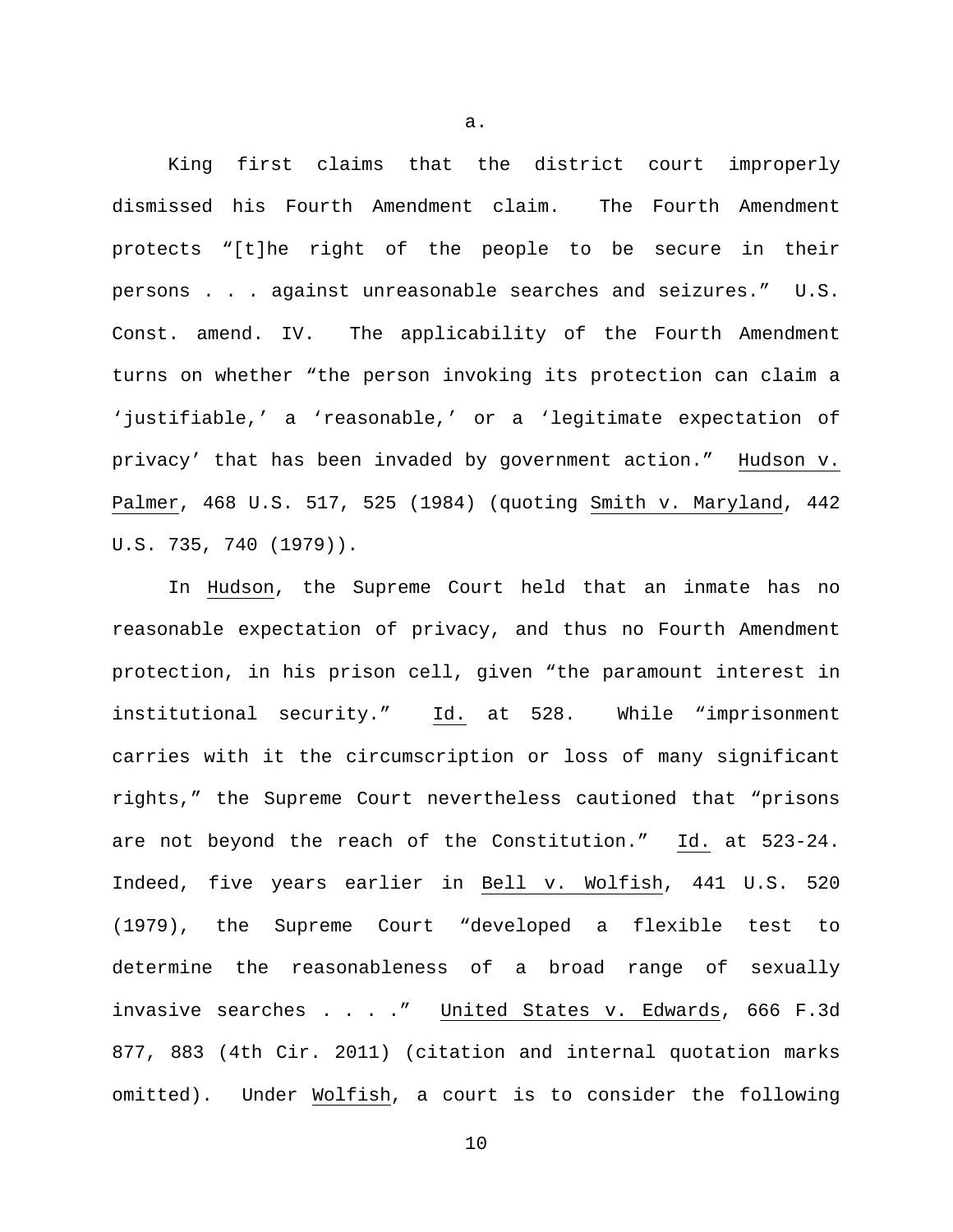factors to determine the reasonableness of the search: "the scope of the particular intrusion, the manner in which it is conducted, the justification for initiating it, and the place in which it is conducted." 441 U.S. at 559.

This Court has previously "assum[ed] that the Fourth Amendment continues to apply to lawfully confined prisoners" before weighing the competing interests to determine the reasonableness of a search. E.g., Jones v. Murray, 962 F.2d 302, 307 (4th Cir. 1992). As the district court noted, "nothing in Hudson indicates the Supreme Court intended to abrogate a prisoner's expectation of privacy beyond his cell." J.A. 171. And we agree with our sister circuits that, under Wolfish, prisoners retain an interest in some degree of bodily privacy and integrity after Hudson. See King v. McCarty, 781 F.3d 889, 900 (7th Cir. 2015) (per curiam) ("Even in prison, case law indicates that the Fourth Amendment protects, to some degree, prisoners' bodily integrity against unreasonable intrusions into their bodies."); Sanchez v. Pereira-Castillo, 590 F.3d 31, 42 & n.5 (1st Cir. 2009) ("We have recognized that a limited right to bodily privacy against searches is not incompatible with incarceration."); Thompson v. Souza, 111 F.3d 694, 699 (9th Cir. 1997) ("Notwithstanding the language in Hudson, our circuit has held that the Fourth Amendment right of people to be secure against unreasonable searches and seizures extends to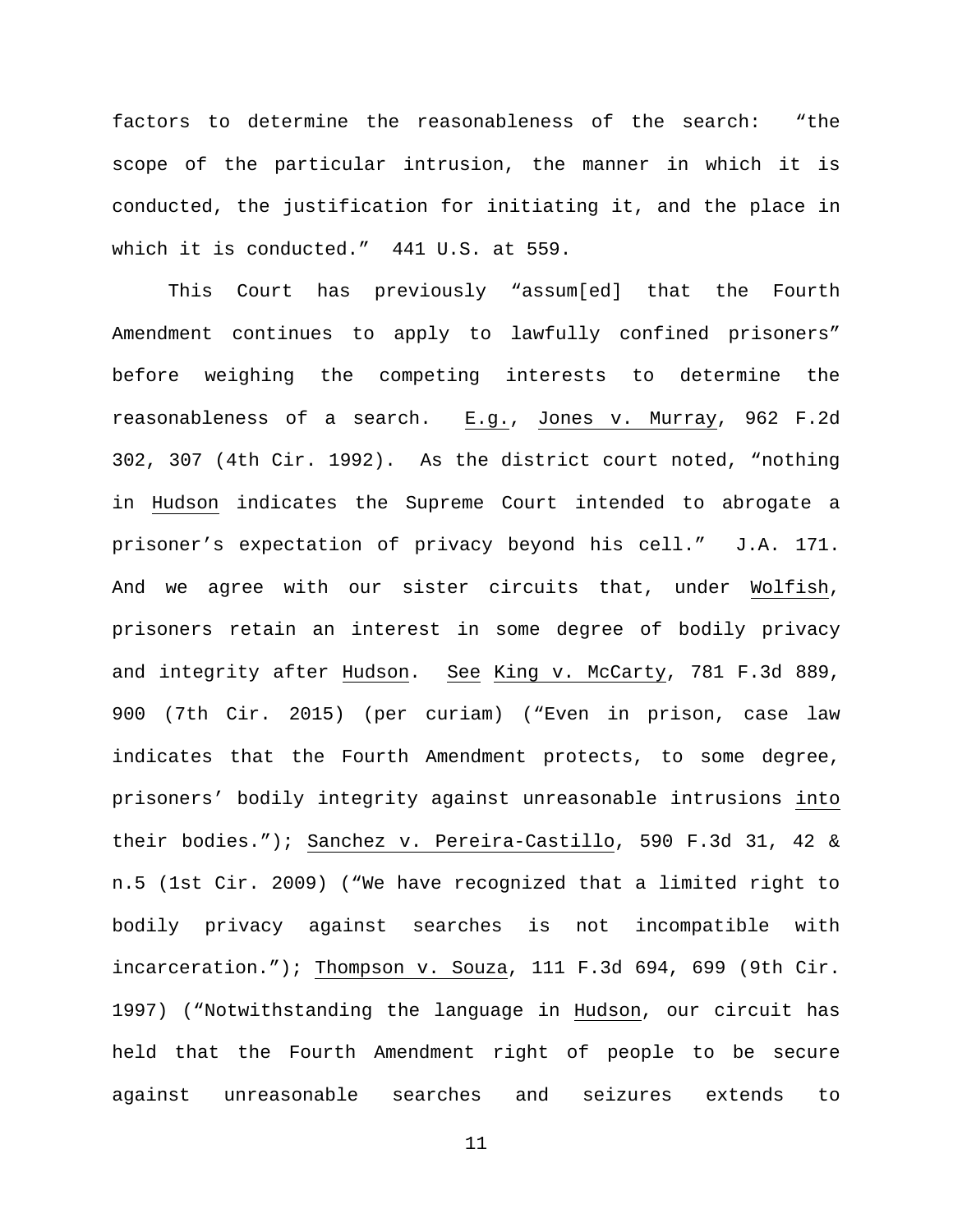incarcerated prisoners  $\ldots$  . . . " (internal quotations omitted)); Elliott v. Lynn, 38 F.3d 188, 191 n.3 (5th Cir. 1994) (same); Cornwell v. Dahlberg, 963 F.2d 912, 916 (6th Cir. 1992) ("[A] convicted prisoner maintains some reasonable expectations of privacy while in prison . . . even though those privacy rights may be less than those enjoyed by non-prisoners."); Covino v. Patrissi, 967 F.2d 73, 78 (2d Cir. 1992) (holding that despite Hudson, "inmates do retain a limited right to bodily privacy"); Dunn v. White, 880 F.2d 1188, 1191 (10th Cir. 1989) (same); Spence v. Farrier, 807 F.2d 753 (8th Cir. 1986) (citing Wolfish and applying traditional Fourth Amendment analysis to prisoner's claim). Accordingly, King maintains some legitimate expectation of privacy in his person.

We hold that the Wolfish factors weigh against reasonableness and thus reverse the district court's dismissal of King's complaint. As to the first factor, the scope of the intrusion, the surgery was beneath the skin into a sensitive, private body part—it was certainly not "commonplace." See Sanchez, 590 F.3d at 45. Unlike the blood test in Schmerber v. California, 384 U.S. 757 (1966), this surgery involved "risk, trauma, [and] pain": King alleged scarring and botched incisions, pain and tingling, and emotional anguish. See 384 U.S. at 771; see also Winston v. Lee, 470 U.S. 753 (1985) (holding, outside of the prison context, that Virginia could not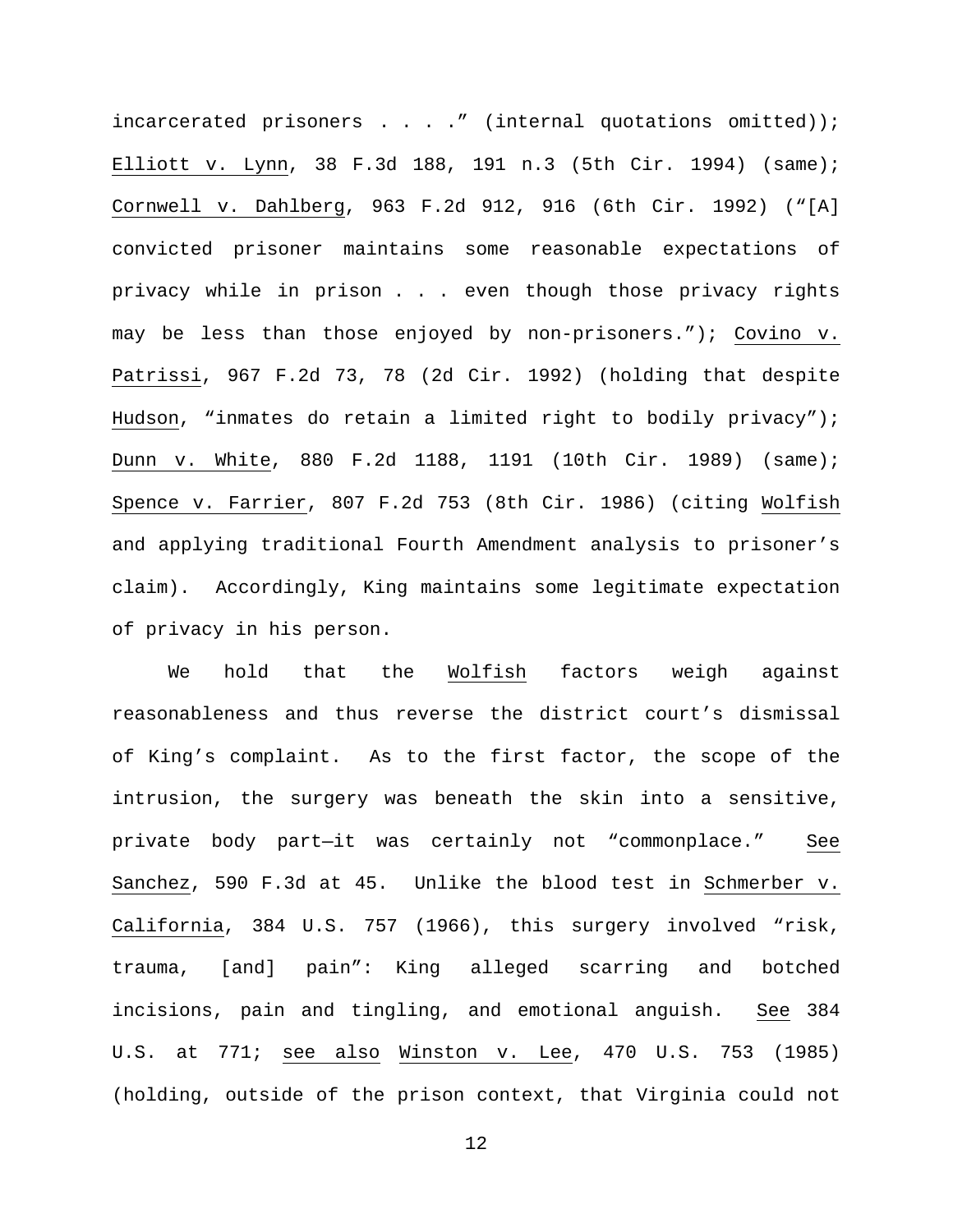compel surgery to remove a bullet from a suspect's chest, in part because of the risk, trauma, and pain involved in the procedure); Sanchez, 590 F.3d at 45 (finding scope egregious where plaintiff alleged that he was "slashed and mutilated" during surgery, that his "life and health were jeopardized," and that he experienced "severe physical and emotional pain" as a result). The interest in bodily integrity involves the "most personal and deep-rooted expectations of privacy," Lee, 470 U.S. at 760, and here, the nature of the surgery itself—surgery into King's penis—counsels against reasonableness.

The district court acknowledged the "unusual" nature of the surgery but found that King "precipitated [it] by electing the unusual insertion of marbles into his penis" in the first instance. J.A. 177. That King decided to have marbles inserted into his penis, however, is of no moment; the scope of the intrusion is not a subjective inquiry. See, e.g., United States v. Fowlkes, 804 F.3d 954, 963 (9th Cir. 2015) (finding the scope suggested unreasonability where officers physically extracted a plastic bag containing contraband from defendant's rectum, making no mention that defendant had presumably inserted it himself); Rodriques v. Furtado, 950 F.2d 805, 811 (1st Cir. 1991) (finding a warrant-authorized vaginal-cavity search "extreme," again not considering that plaintiff inserted the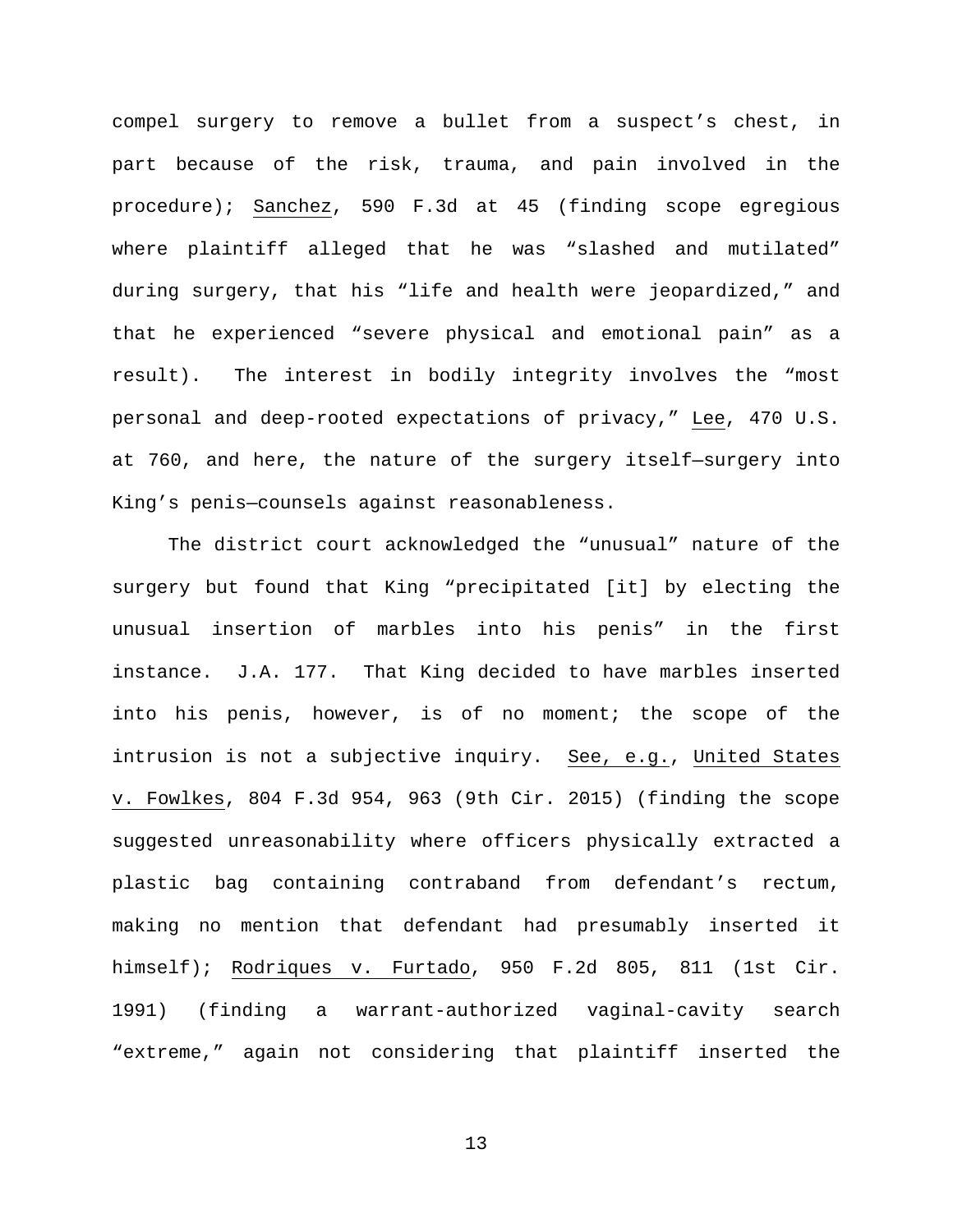contraband herself). We find the scope of the intrusion objectively extreme.

The second factor, the manner in which the search was conducted, also favors finding the search unreasonable. "[O]nce contraband is discovered in the course of a sexually invasive search, the contraband may not be seized in a manner that poses an unnecessary risk of harm to the person being searched." Edwards, 666 F.3d at 885. Again, King alleged that the surgery left him scarred, with pain and emotional anguish. We agree with the district court that "the surgery posed a risk to King's health and caused him trauma and pain." J.A. 176.

Turning to the third factor, the defendants correctly contend that they have an interest in controlling contraband within the prison for the health and security of the inmates. The Supreme Court has long recognized the need to "guarantee the safety" of the prison community, administrators, inmates, and visitors alike. Hudson, 468 U.S. at 527. Indeed, "prison administrators . . . , and not the courts, [are] to make the difficult judgments concerning institutional operations." Turner v. Safley, 482 U.S. 78, 89 (1987) (quoting Jones v. N.C. Prisoners' Union, 433 U.S. 119, 128 (1977)) (alterations in original). "In addressing this type of constitutional claim courts must defer to the judgment of correctional officials unless the record contains substantial evidence showing their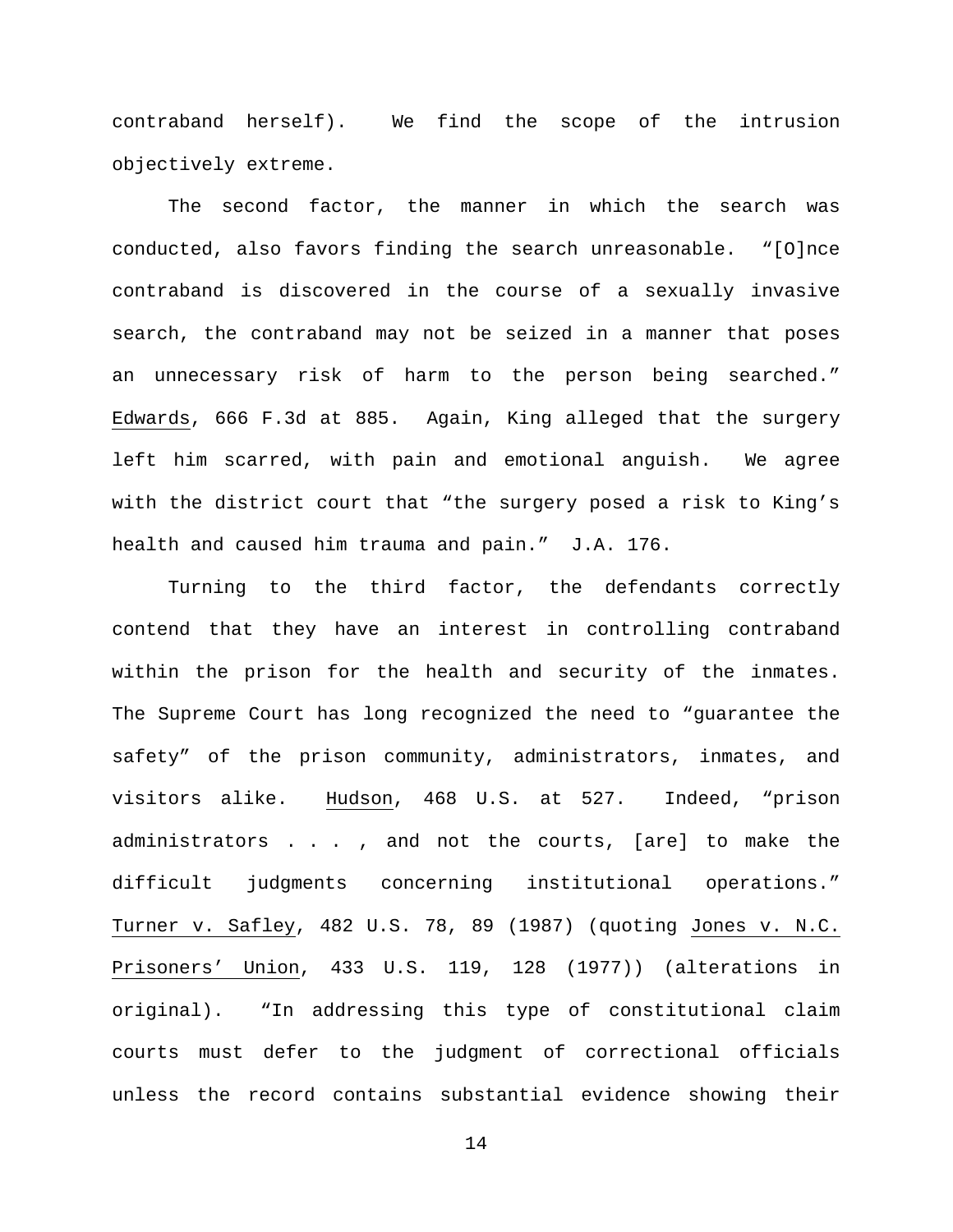policies are an unnecessary or unjustified response to problems of jail security." Florence v. Bd. of Chosen Freeholders of Cty. of Burlington, 132 S. Ct. 1510, 1513-14 (2012).

Nevertheless, searches conducted "in an abusive fashion . . . cannot be condoned." Wolfish, 441 U.S. at 560 (internal citation omitted). Instead, the "'deference' that is afforded to prison administrators 'does not insulate from review actions taken in bad faith and for no legitimate purpose.'" Williams v. Benjamin, 77 F.3d 756, 765 (4th Cir. 1996) (quoting Whitley v. Albers, 475 U.S. 312, 322 (1986)) (considering an Eighth Amendment claim); see also Hudson, 468 U.S. at 528 ("[I]ntentional harassment of even the most hardened criminals cannot be tolerated by a civilized society.").

Throughout his complaint, King stated that the defendants had no penological justification in the surgery, J.A. 16, 18, and provided facts that support this contention. First, he alleged that the marbles were implanted prior to incarceration (an allegation supported by the findings of the two medical professionals who inspected the marbles). This, he argues, is inconsistent with the policy directive that he was found in violation of:

1.26—Exposing Body Fluids/Tattooing/Piercing: No inmate shall intentionally expose to any person body fluids such as urine, feces, spit, blood, or any other body fluid. No inmate shall give oneself or others a tattoo/piercing or allow another inmate to give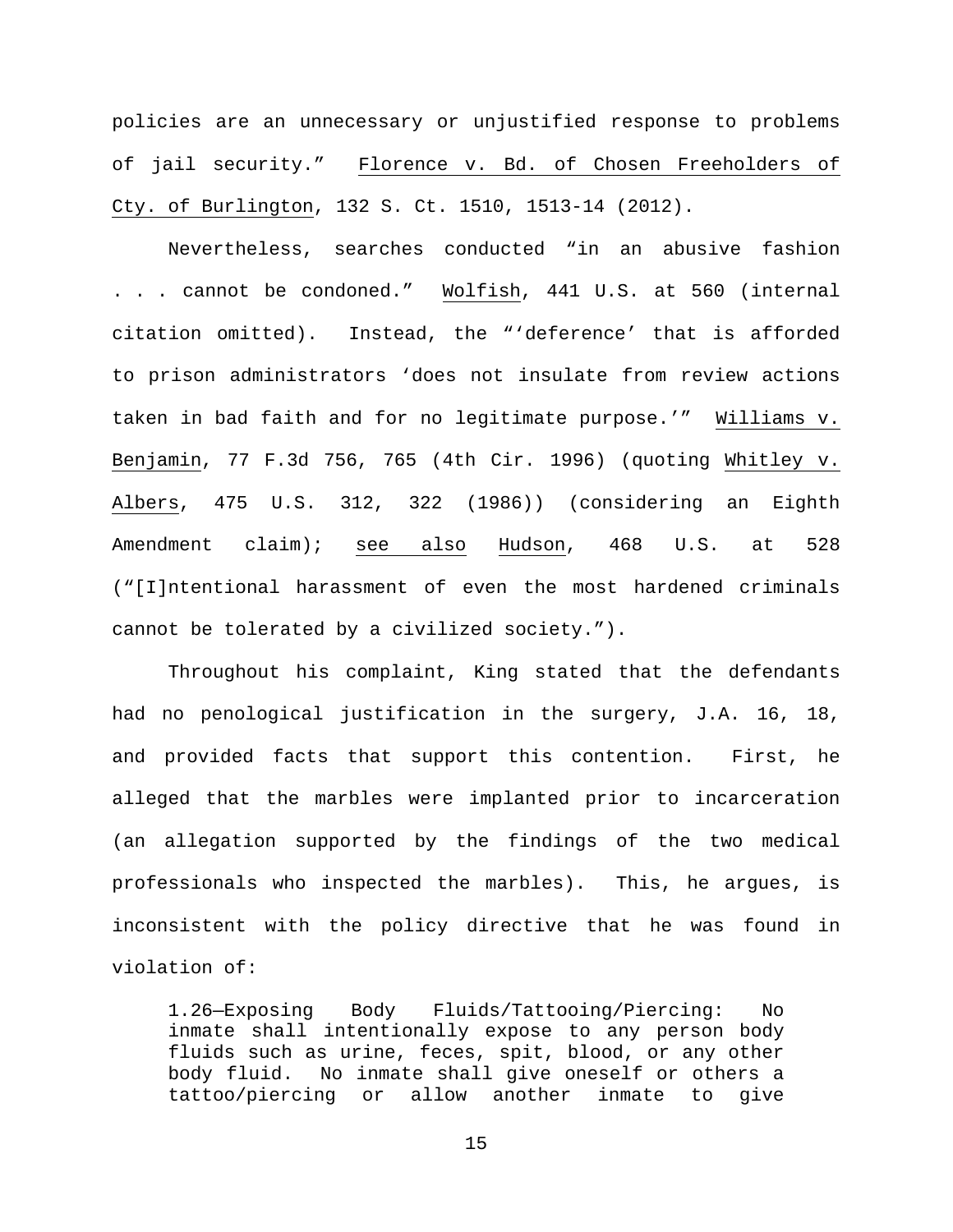him/her a tattoo/piercing. No inmate shall possess<br>any tattooing/piercing equipment, to include, any tattooing/piercing equipment, tattooing ink, tattooing patterns, tattooing needles, etc.

Id. at 24. While the defendants contested the timing of the insertion of King's implants at oral argument, at this stage, we draw all reasonable inferences in King's favor. E.I. du Pont de Nemours & Co., 637 F.3d at 440. Accordingly, King already had the implants and was not exposing blood by inserting the marbles at the time of the violation.

King also alleged that other prisoners "implanted foreign objects into their penises," but unlike King, they have been permitted to keep them. J.A. 27. King noted that some of these inmates have "even had it done while incarcerated." Id. at 17. The defendants point to King's examples of other inmates as proof that this practice is not an isolated occurrence, contending that "inmates have now devised an additional place to potentially conceal contraband: beneath their skin." Appellees' Br. 18-19. King alleges, however, that the staff knew of this behavior and "caught, charged and convicted" other inmates but did not require them to surgically remove their implants. J.A. 17. These allegations contradict the defendants' arguments that prison officials are to detect and prevent this behavior and that a general ban is preferable to carving out exceptions for individual inmates. Appellee's Br.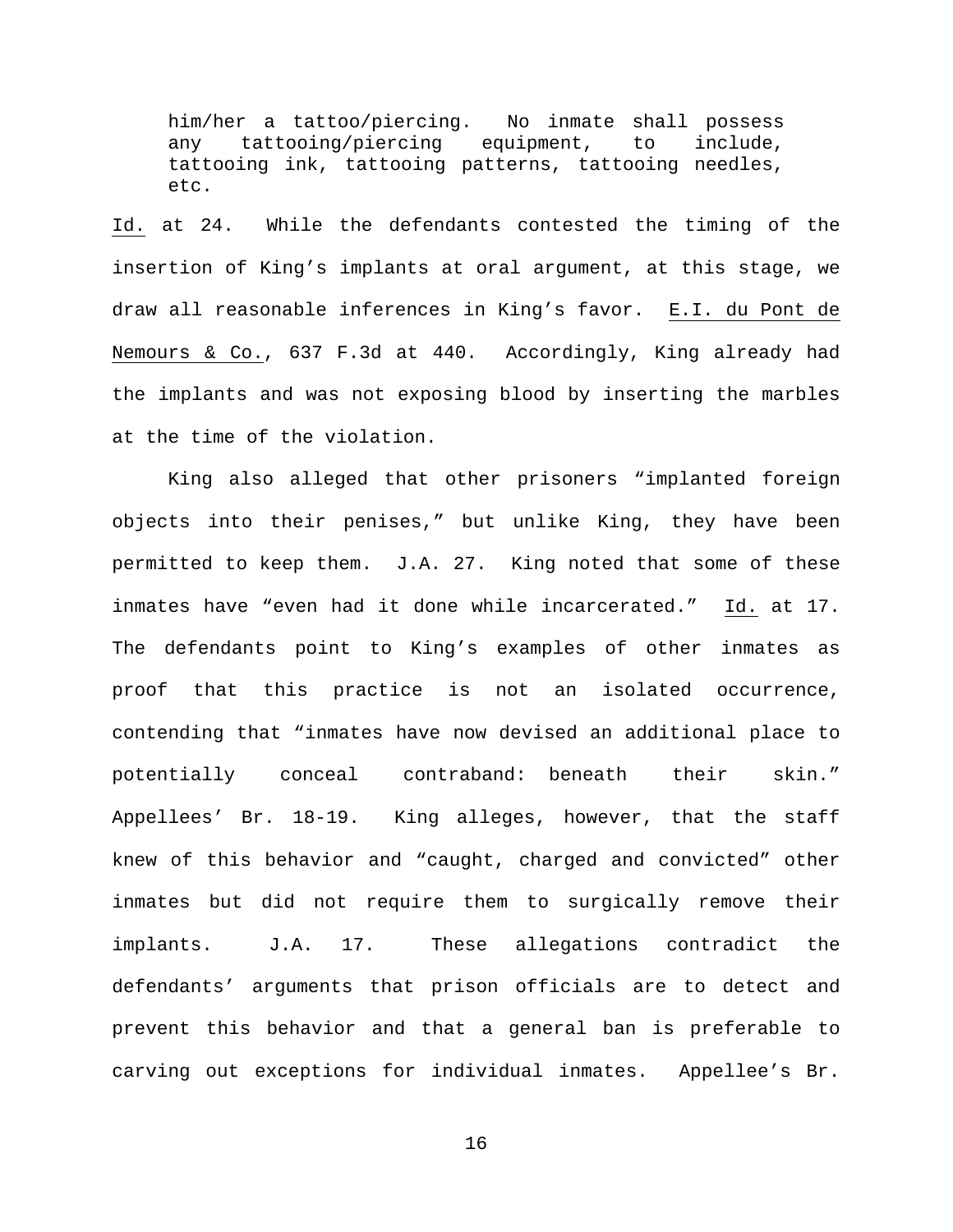19-20 (citing Florence, 132 S. Ct. at 1516; Hudson, 468 U.S. at 527). And while not conclusive, these allegations lend support to King's argument that the officers' actions here were meant to harass.

Finally, the argument that King consented to the surgery does not provide cover for the defendants. As in Sanchez, King raised allegations that his consent was not freely given. E.g., J.A. 15 ("I was threatened with Administrative Segregation until I discharge my sentence, if I did not consent to the surgery to have my 'Professionally Implanted Marbles' removed."); id. at 25-26 (describing under what conditions he was placed in segregation, including keeping him in segregation "under 'False Pretenses'"); id. at 27 ("I was FORCED with the use of MENTAL TORTURE and UNLAWFUL SEGREGATION to remove my implants that were professionally done."); see Sanchez, 590 F.3d at 46-47. "'Consent' that is the product of official intimidation or harassment is not consent at all." Florida v. Bostick, 501 U.S. 429, 438 (1991). Based on King's complaint, his consent to surgery was not "voluntarily given, and [instead] the result of duress or coercion, express or implied." Schneckloth v. Bustamonte, 412 U.S. 218, 248 (1973).

While prison officials must be afforded wide deference in deterring security threats, the pleadings raise sufficient concerns about the legitimacy of the reasons for surgery. This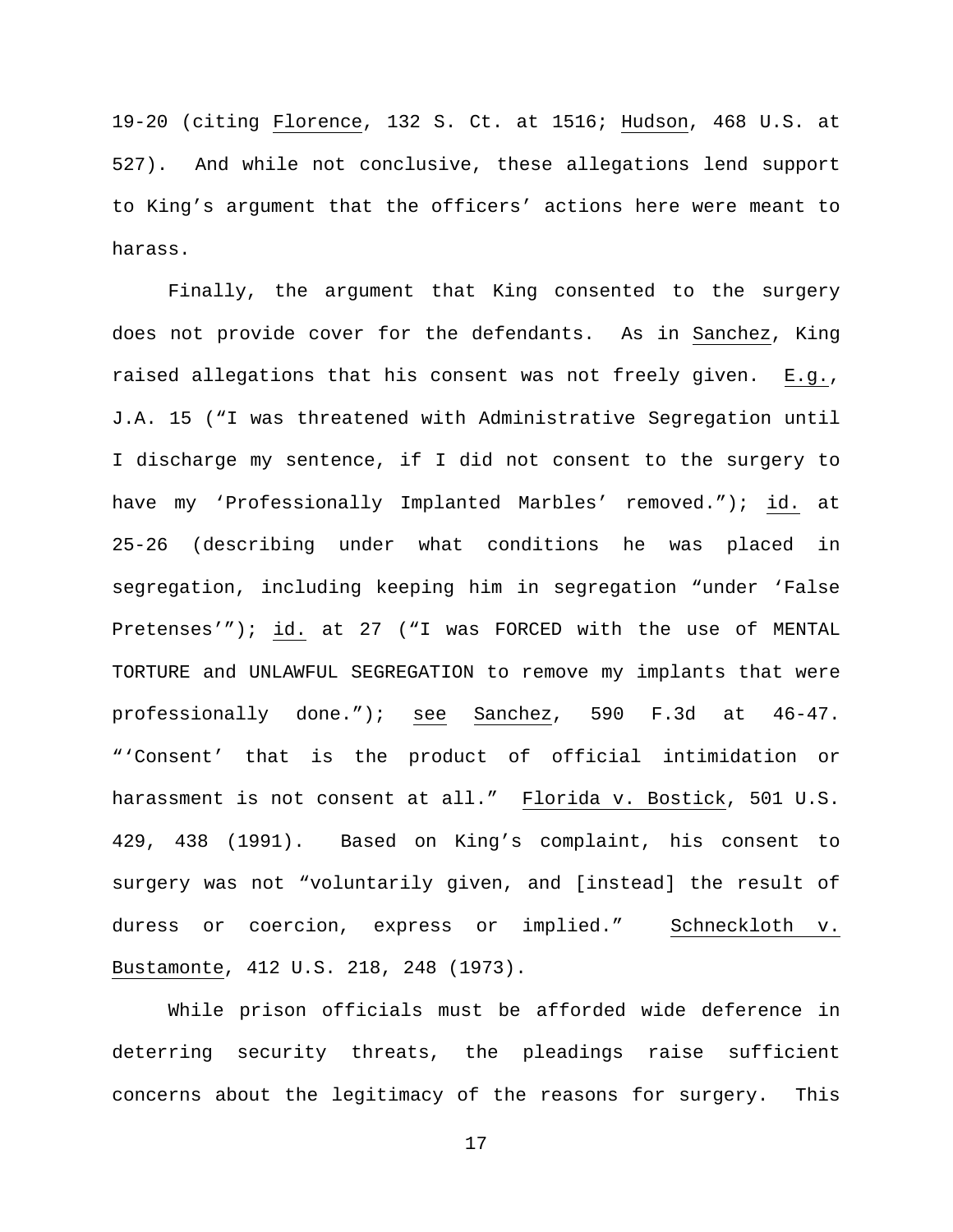is doubly so where defendants sought "to intrude upon an area in which our society recognizes a significantly heightened privacy interest," requiring "a more substantial justification" to make the search "reasonable." Lee, 470 U.S. at 767. Thus, at this early stage of the proceedings, we find that the justification for the search weighs in favor of unreasonableness.

The fact that the search occurred in a hospital does not trump the overwhelming evidence that the search was unreasonable. Accordingly, we reverse the district court's dismissal of King's claim and hold that he pleaded sufficient facts to establish a Fourth Amendment claim plausibly entitling him to relief.

# b.

King next appeals the dismissal of his Eighth Amendment claim. The Eighth Amendment "prohibits the infliction of 'cruel and unusual punishments' on those convicted of crimes." Wilson v. Seiter, 501 U.S. 294, 297 (1991). "[T]o make out a prima facie case that prison conditions violate the Eighth Amendment, a plaintiff must show both '(1) a serious deprivation of a basic human need; and (2) deliberate indifference to prison conditions on the part of prison officials.'" Strickler v. Waters, 989 F.2d 1375, 1379 (4th Cir. 1993) (quoting Williams v. Griffin, 952 F.2d 820, 824 (4th Cir. 1991)). The first prong is objective and requires that the deprivation be "sufficiently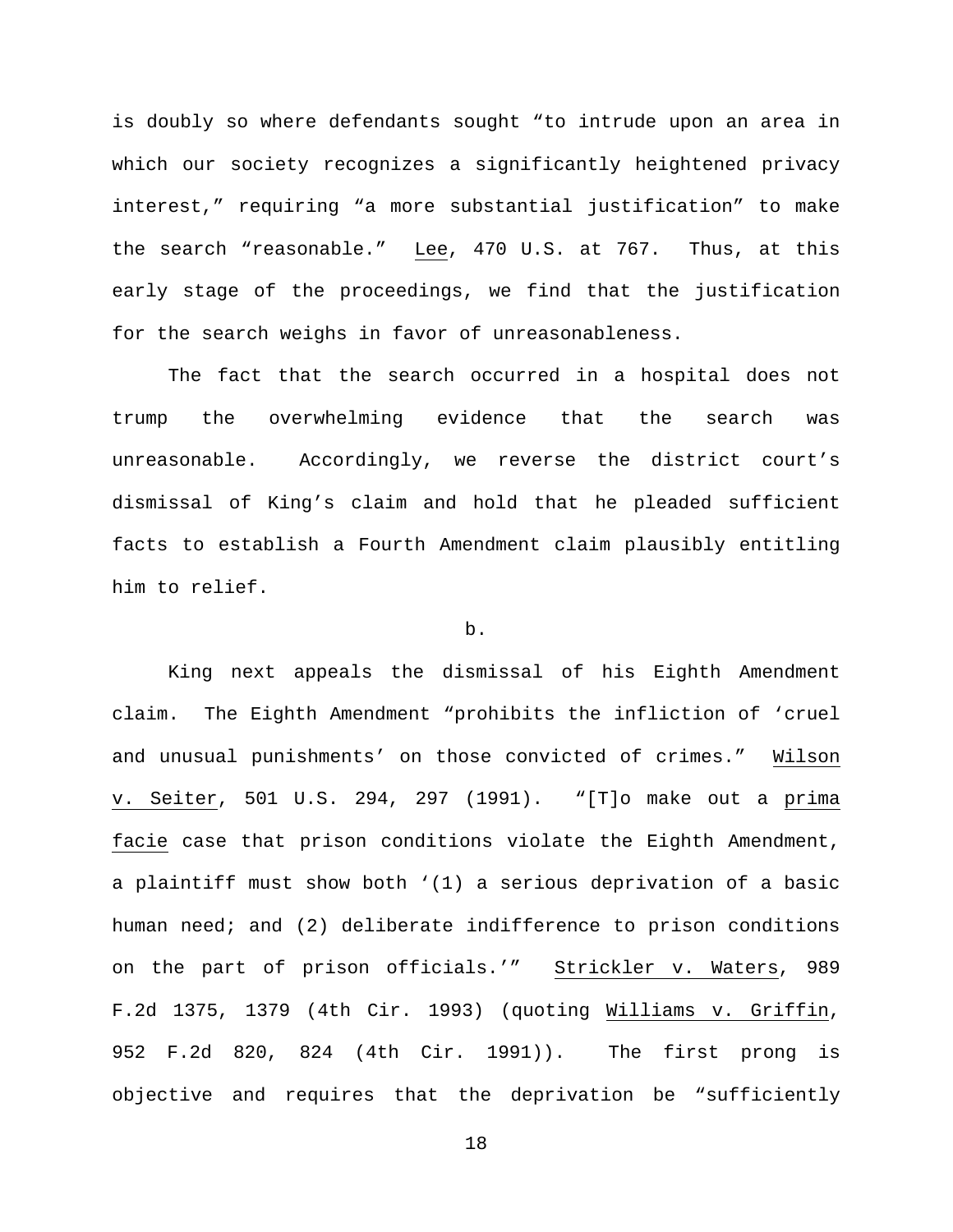serious"; the second requires us to determine whether subjectively "the officials act[ed] with a sufficiently culpable state of mind." Wilson, 501 U.S. at 298; see Strickler, 989 F.3d at 1379.

We hold that King's complaint plausibly satisfies both prongs of an Eighth Amendment claim and reverse the district court. Regarding the first prong, King alleged physical injury and mental anguish, which he "never experienced until after [he] was FORCED into having [his] implants removed . . . or remaining in Segregation INDEFINATELY [sic]." J.A. 27. These include tingling and numbness in his penis; pain in the area where the marbles were removed; an "uncomfortable, stretching feeling where the cut was made;" pain in his penis when it rains, snows, or gets cold; and "stabbing pain [that] shoots into [his] stomach" if he bumps into something or his penis is touched where the scar is. Id. at 15, 27. King also gets "very depressed every time [he] shower[s] or urinate[s]" because he sees the scarring and is reminded of the marbles that his deceased fiancée bought for him. Id. at 15. He worries about "the possibilities that [his] penis will still be numb when [he] . . . is with another woman" and about how he will explain what happened if someone is "sickened by the scarring." Id. at 16. He is now unable to urinate when any of his five roommates are in the cell with him, a problem he did not previously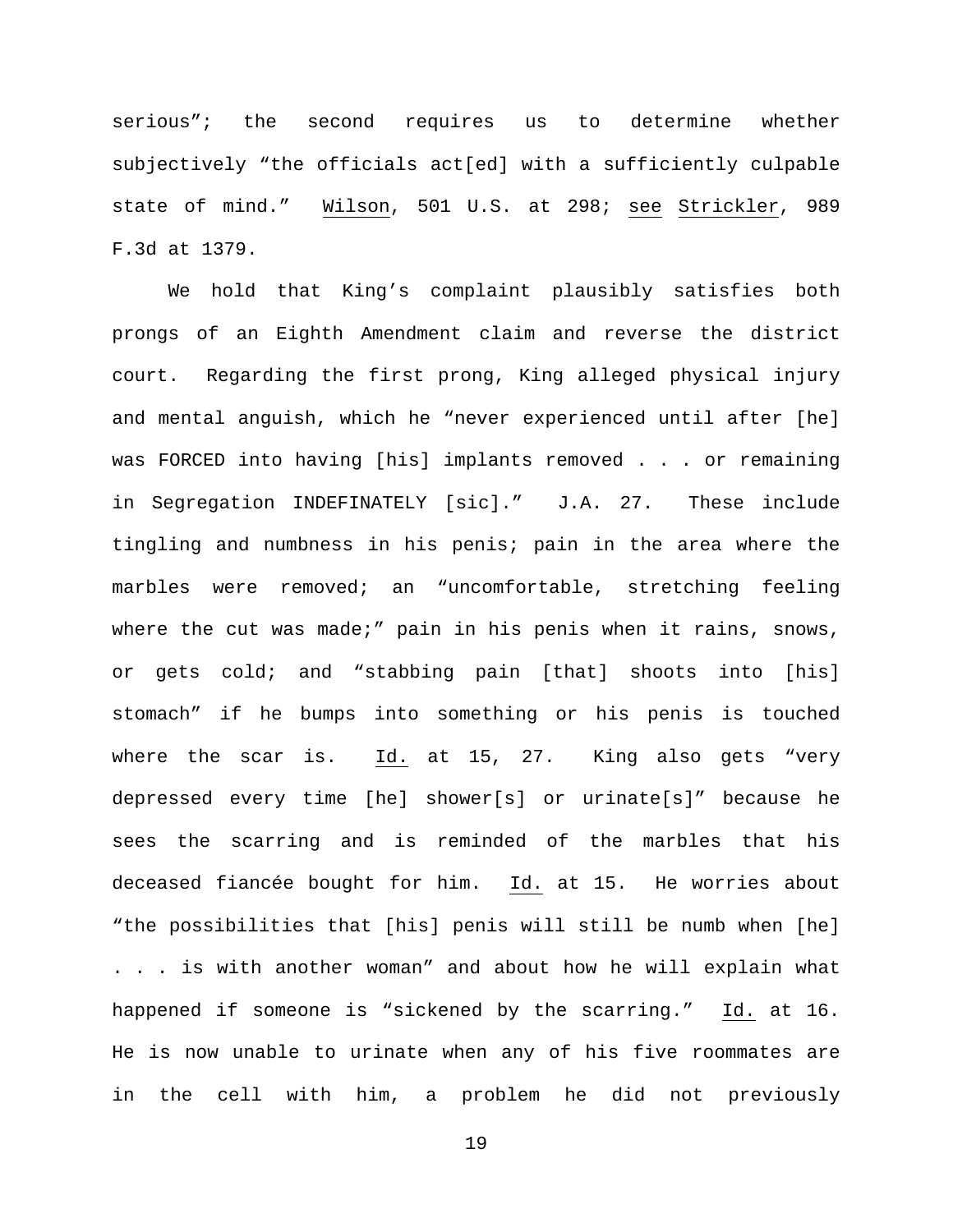experience. Id. at 15. He is also frightened every time he sees any of the defendants. Id. King claims that he is "constantly ridiculed by staff": they call him "Marble Man" and ask where his marbles are. Id. Guards also "make Homosexual remarks that entail [his] marbles when they see [him]." Id. He now has "[g]ay inmates approaching [him] because the staff that was involved in forcing [him] to have the surgery, have continually gossiped" about him. Id. at 16. These inmates ask him questions that are "very uncomfortable" and put him in a "compromising situation, where it is a strong possibility that a physical confrontation" will occur. Id. at 17. These facts are sufficient to support a finding of serious injury.

In dismissing the claim, the district court read too narrowly the extent of King's harm. The court pointed to our decision in Allgood v. Morris, 724 F.2d 1098 (4th Cir. 1984), for the proposition that segregated confinement is not unconstitutional. The court also concluded that any harm to King resulted only from the surgery, not from his segregation.

This reliance on Allgood is misplaced. Indeed, we stated, "[S]egregated confinement is not per se unconstitutional." Allgood, 724 F.2d at 1101 (citing Sweet v. S.C. Dep't of Corr., 529 F.2d 854, 860 (4th Cir. 1975)). But that very language is fatal to the district court's conclusion. Segregation, by itself, is not the harm King alleged in his complaint. Cf.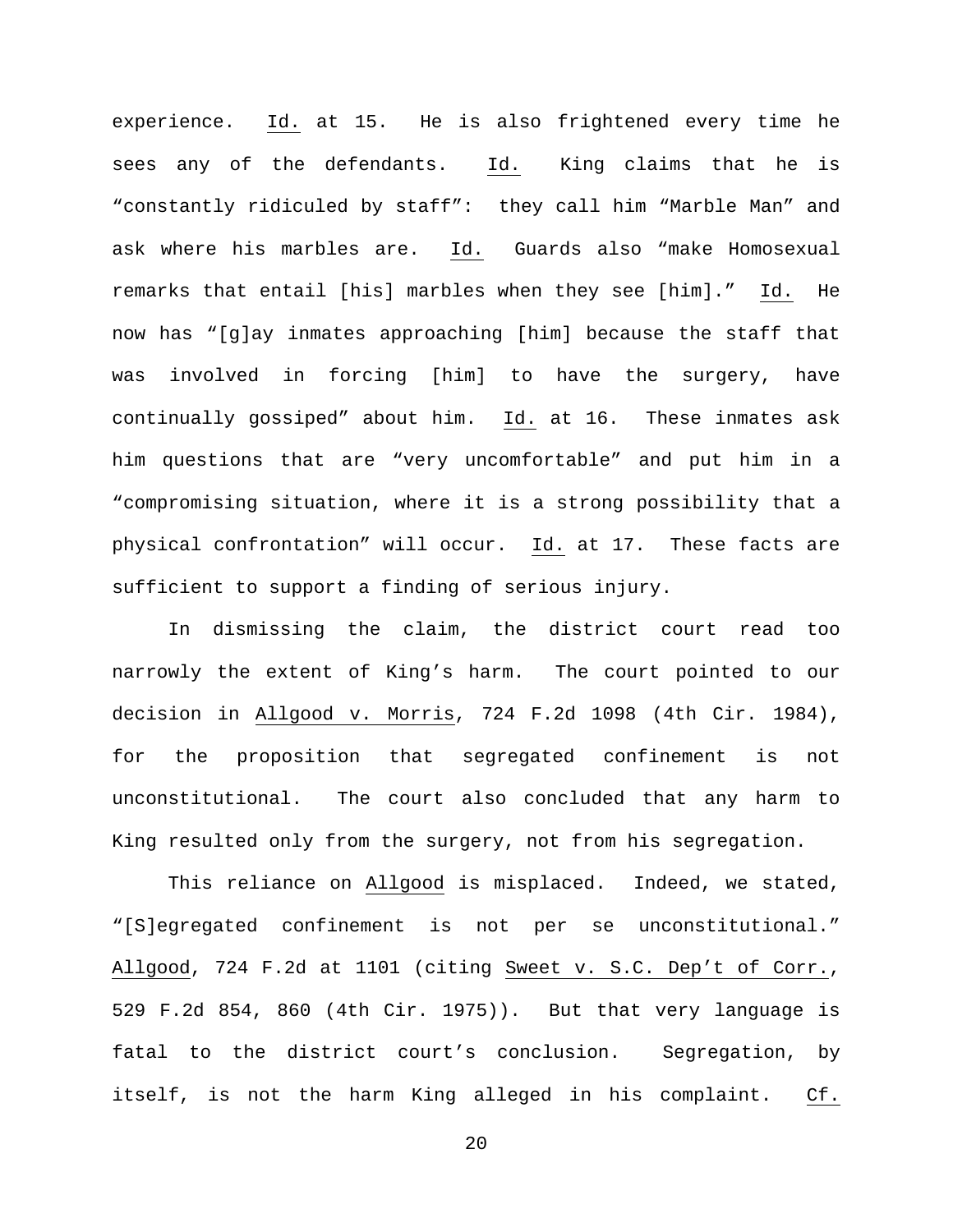Sweet, 529 F.2d at 861 ("[Certain] inescapable accompaniments of segregated confinement[] will not render segregated confinement unconstitutional absent other illegitimate deprivations." (emphasis added)).

In his complaint, King provides that his Eighth Amendment claim was based on more than the confinement itself: "The Staff at [HCC] Abused their power when they took it upon themselves to use threats of Administrative Segregation for the remainder of my sentence and loss of Parole Eligibility in order to intimidate me into consenting to a surgery that they had no right to have performed." J.A. 16; see id. at 15, 25-27 (describing threats of administrative segregation until discharge of sentence, as well as sentence of punitive segregation, loss of privileges, and loss of good time for violation of policy directive). Put another way, King alleges more than segregation per se as his Eighth Amendment violation; instead, the confinement itself was used as a tool to coerce King into consenting to surgery, which in turn resulted in physical and mental injuries. This harm resulting from the coerced surgery, of which the segregation was a part, is sufficient to satisfy the first prong of an Eighth Amendment violation.

As to the second prong, only the "unnecessary and wanton infliction of pain" implicates the Eighth Amendment. Wilson,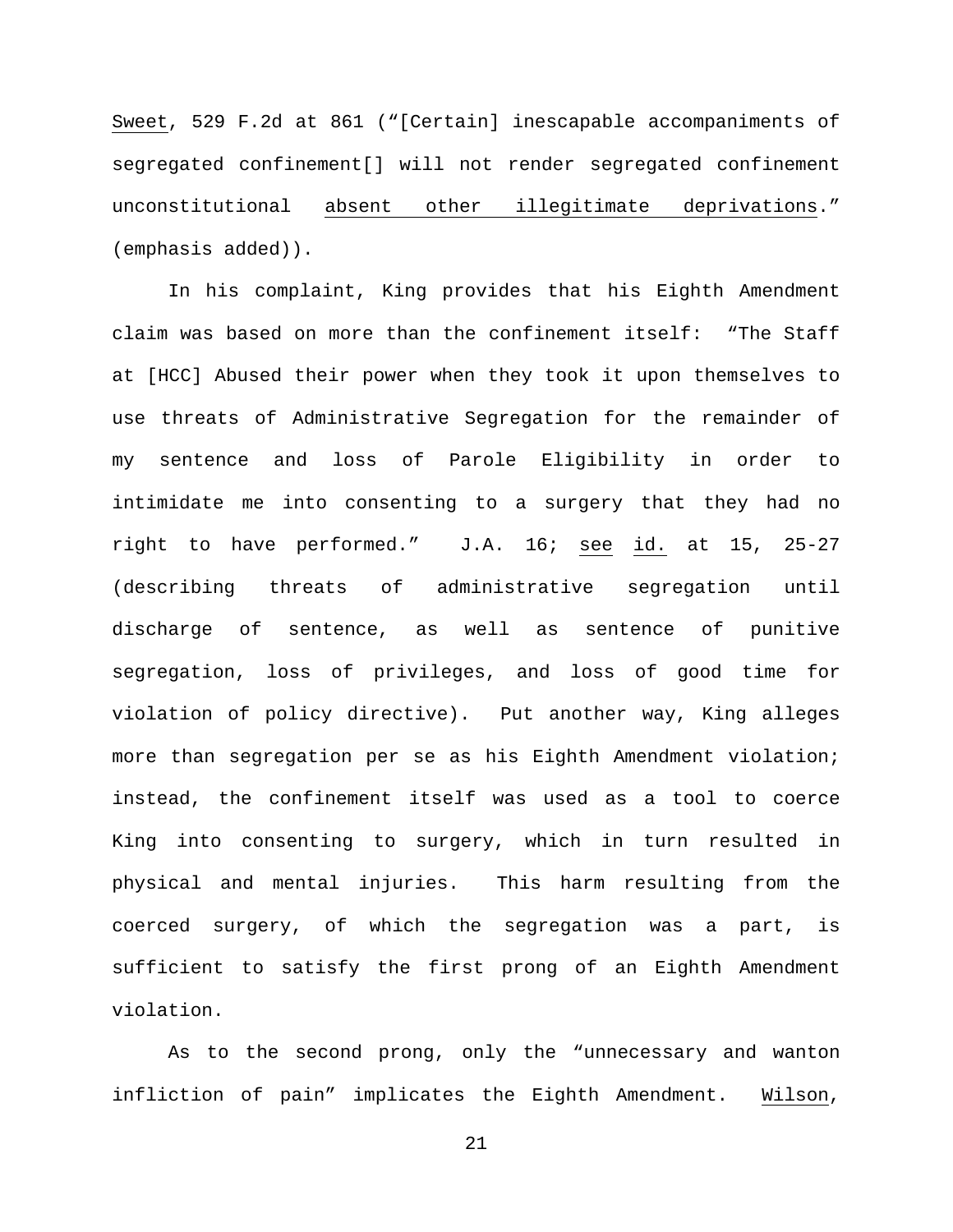501 U.S. at 297 (quoting Estelle, 429 U.S. at 104) (emphasis omitted). The requisite state of mind is thus "one of deliberate indifference to inmate health or safety." Odom v. S.C. Dep't of Corr., 349 F.3d 765, 770 (4th Cir. 2003) (citation and internal quotation marks omitted). While "deliberate indifference entails something more than mere negligence, the cases are also clear that it is satisfied by something less than acts or omissions for the very purpose of causing harm or with knowledge that harm will result." Farmer v. Brennan, 511 U.S. 825, 835 (1994).

"Among 'unnecessary and wanton' inflictions of pain are those that are 'totally without penological justification.'" Rhodes v. Chapman, 452 U.S. 337, 346 (1981) (quoting Gregg v. Georgia, 428 U.S 153, 183 (1976)). A prisoner states a claim under the Eighth Amendment when he plausibly alleges that the conduct in question "was motivated by a desire to harass or humiliate rather than by a legitimate justification, such as the need for order and security." King, 781 F.3d at 897 (citing cases); see also Hope v. Pelzer, 536 U.S. 730, 738 (2002) (discussing "taunting" and "humiliation" as circumstances that contributed to finding that unnecessarily handcuffing prisoner to a hitching post "violated the 'basic concept underlying the Eighth Amendment[, which] is nothing less than the dignity of man'" (quoting Trop v. Dulles, 356 U.S. 86, 100 (1958)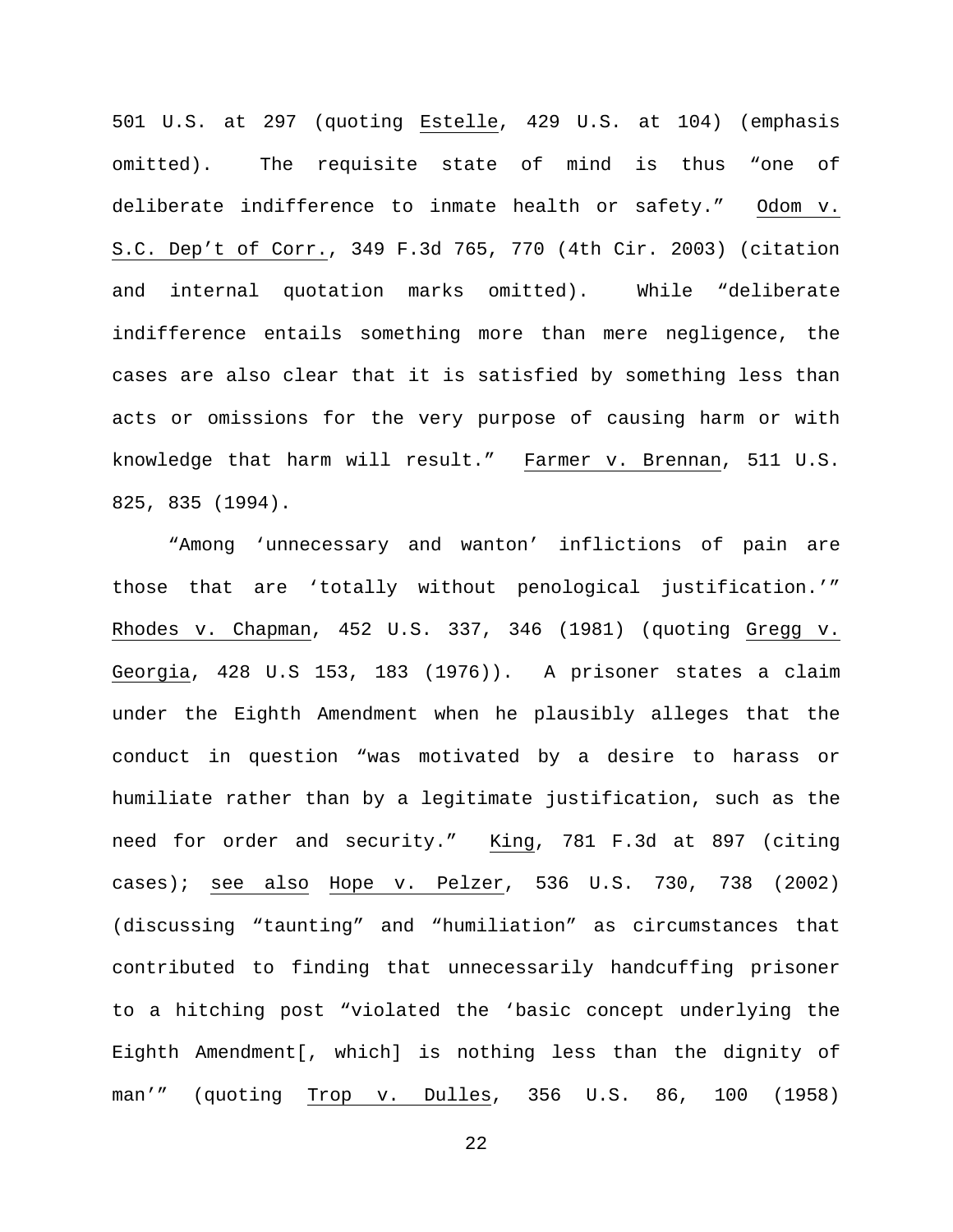(alterations in original)); Hudson, 468 U.S. at 530 (underscoring that the Eighth Amendment protects against "calculated harassment unrelated to prison needs").

In King, the Seventh Circuit reversed a district court's dismissal of an inmate's claim that being forced to wear a transparent jumpsuit during his transfer violated the Eighth Amendment. 781 F.3d at 896. The court pointed to the plaintiff's allegations that he was "degraded and humiliated by being transported in a see-through jumpsuit that left him exposed . . . ." Id. at 898. The plaintiff's assertion that "there was no legitimate reason for this policy" was supported by his allegation, among others, that other inmates were not required to wear similar garments. Id. The court cautioned, "Even where prison authorities are able to identify a valid correctional justification for the search, it may still violate the Eighth Amendment if conducted in a harassing manner intended to humiliate and cause psychological pain." Id. at 897 (citation and internal quotation marks omitted).

Here, King alleged that there was "absolutely NO security interest" in removing his implants, J.A. 16; see also id. at 18 ("There was absolutely NO penological interest in forcing the Petitioner to consent to the surgery."), and supports this contention with factual allegations. The removal was not medically necessary: the nurse who first examined him confirmed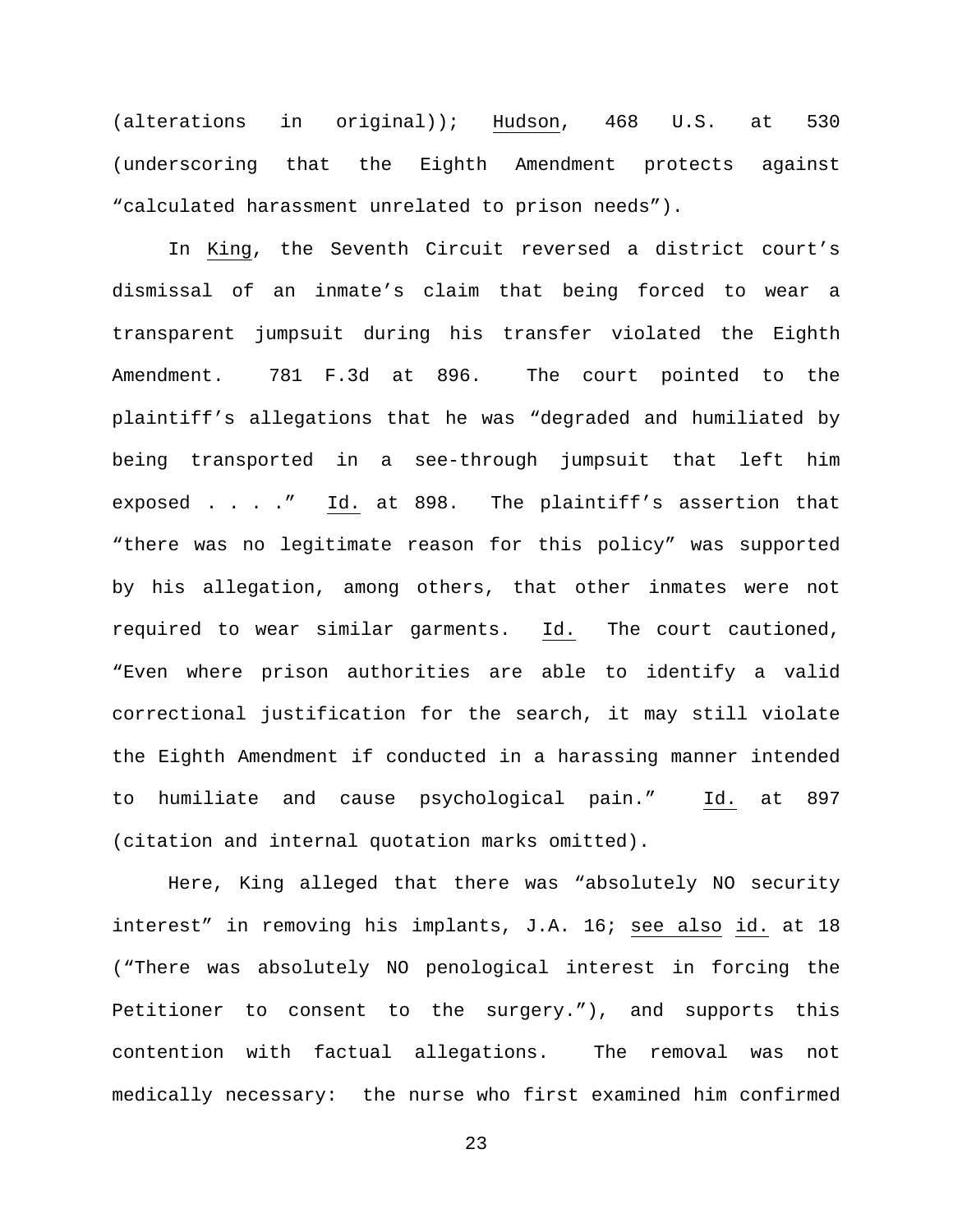that the marbles were not recently implanted and there was no sign of infection, and the doctor he saw confirmed this. Id. at 25-26. Further, King alleges that other prisoners have "implanted foreign objects into their penises," but unlike King, they have been permitted to keep them. Id. at 27. King notes that some of these inmates have "even had it done while incarcerated." Id. at 17. Like those presented in King, "[t]hese facts tend to suggest that there was no security reason" for requiring either surgery or indefinite segregation. See 781 F.3d at 898.

Moreover, "a factfinder may conclude that a prison official knew of a substantial risk from the very fact that the risk was obvious." Farmer, 511 U.S. at 842; Makdessi v. Fields, 789 F.3d 126, 133 (4th Cir. 2015). Here, as King argues, "[i]nvasive surgery on a highly-sensitive body part has obvious risks," of which the defendants must have been aware. King Br. 30. We agree that these risks were "compounded" by the fact that the marbles were not recently implanted and their removal not medically necessary. Id. King's consent to the surgery does not change this. A prisoner does not absolve correctional officers of risk simply by "not accepting [their] offer to stay in segregation." Thomas v. Younce, 604 F. App'x 325, 326 (4th Cir. 2015) (unpublished). Here, King "did not voluntarily place himself at risk [posed by surgery]; rather, he refused [the]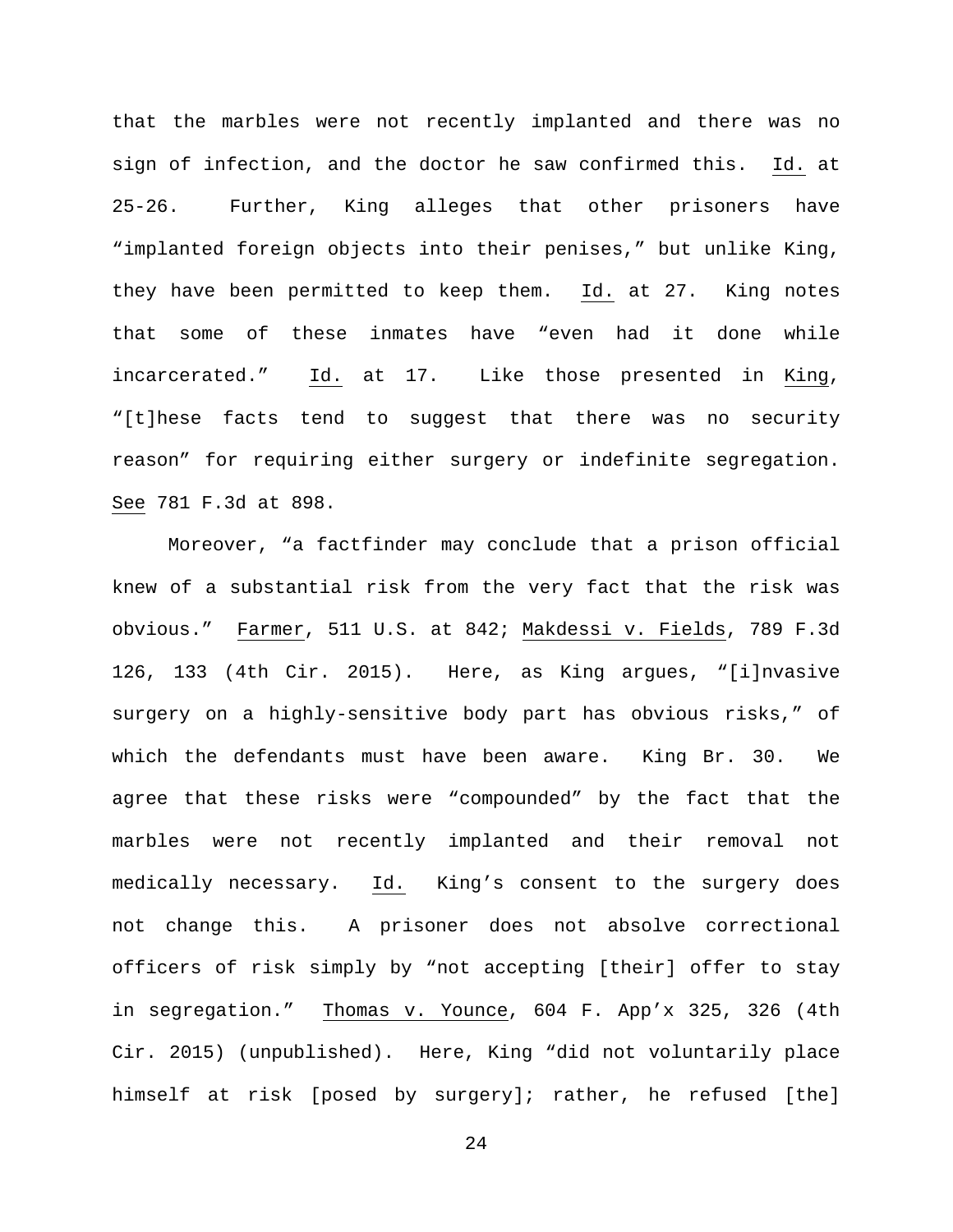objectionable offer to place him in segregation . . . in lieu of [surgery], where he faced substantial risk of serious injury." Id. We thus reverse the district court's dismissal of King's Eighth Amendment claim.

c.

King also appeals the dismissal of his Fourteenth Amendment Equal Protection claim. "The purpose of the equal protection clause of the Fourteenth Amendment is to secure every person within the State's jurisdiction against intentional and arbitrary discrimination." Village of Willowbrook v. Olech, 528 U.S. 562, 564 (2000) (internal quotation marks and alteration omitted). "To succeed on an equal protection claim, a plaintiff must first demonstrate that he has been treated differently from others with whom he is similarly situated and that the unequal treatment was the result of intentional or purposeful discrimination." Morrison v. Garraghty, 239 F.3d 648, 654 (4th Cir. 2001). We then consider "whether the disparity in treatment can be justified under the requisite level of scrutiny." Id. "[T]he Supreme Court has recognized the validity of 'class of one' Equal Protection claims, 'where the plaintiff alleges that she has been intentionally treated differently from others similarly situated and that there is no rational basis for the difference in treatment.'" Willis v. Town Of Marshall, N.C., 426 F.3d 251, 263 (4th Cir. 2005)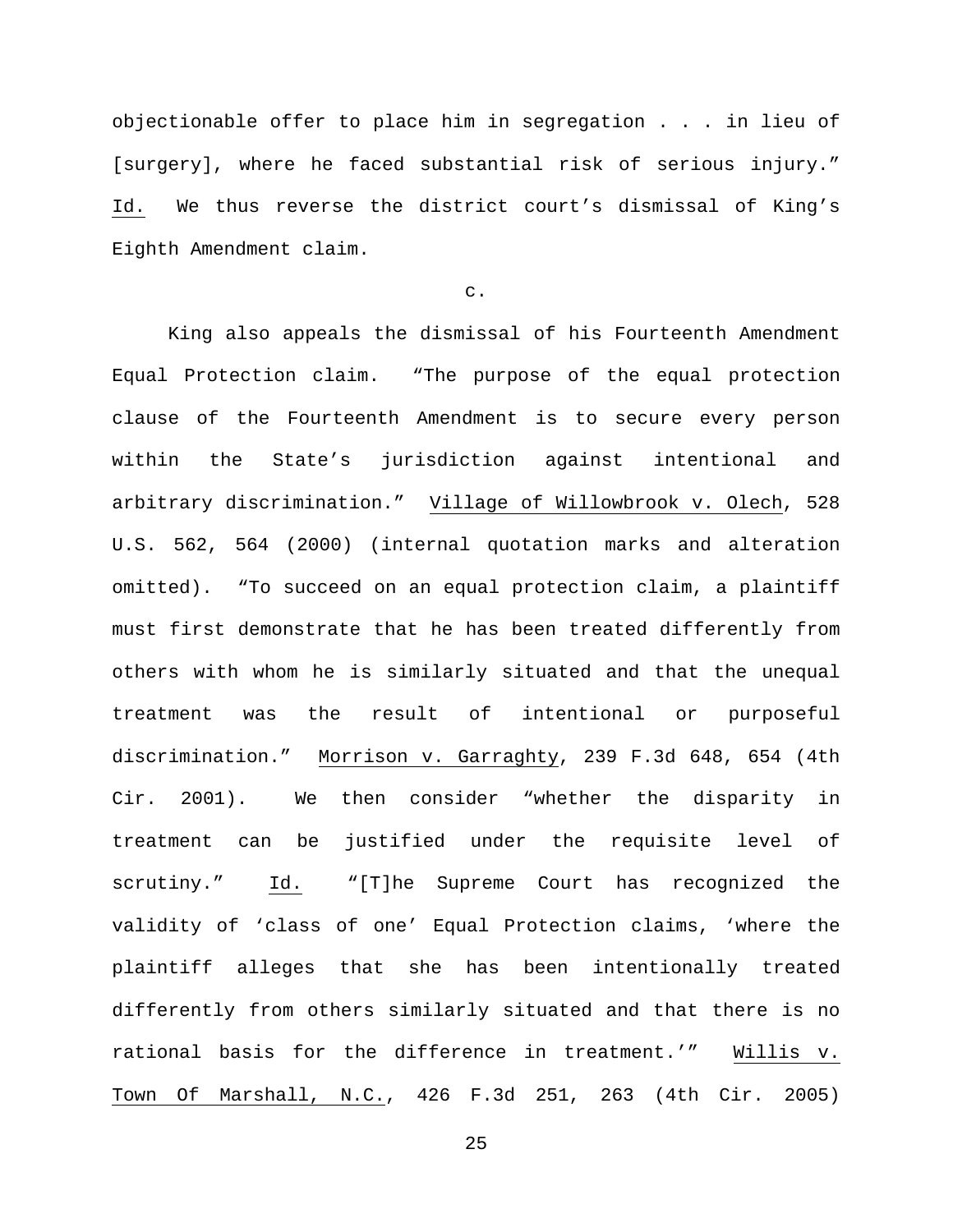(quoting Olech, 528 U.S. at 564); see also Sansotta v. Town of Nags Head, 724 F.3d 533, 542-44 & n.13 (4th Cir. 2013). We hold that King's allegations are sufficient to state a class-of-one equal protection claim.<sup>[1](#page-25-0)</sup>

With regard to the first prong, we find that King's complaint alleged facts that he was treated differently from other similarly situated inmates. King alleged that there were at least two other inmates with implants in their penises. These inmates were known to prison officials and were similarly "caught, charged and convicted," but neither was subjected to extended segregation or surgery. J.A. at 17. King further alleges that the defendants "single[d him] out" from these other inmates. Id. at 27. Taken together, we find these allegations sufficient to state an intentional disparity in treatment from other similarly situated inmates.

We thus turn to the second prong of King's equal protection claim. In general, unless a suspect class is involved, disparate treatment "is presumed to be valid and will be sustained 'if there is a rational relationship between the disparity of treatment and some legitimate governmental purpose.'" Veney v. Wyche, 293 F.3d 726, 731 (4th Cir. 2002)

<span id="page-25-0"></span> <sup>1</sup> We note King's argument that he was discriminated against because of homosexual animus on the part of prison officials. Because we find that King has stated a class-of-one claim, we do not find it necessary to resolve this alternative theory now.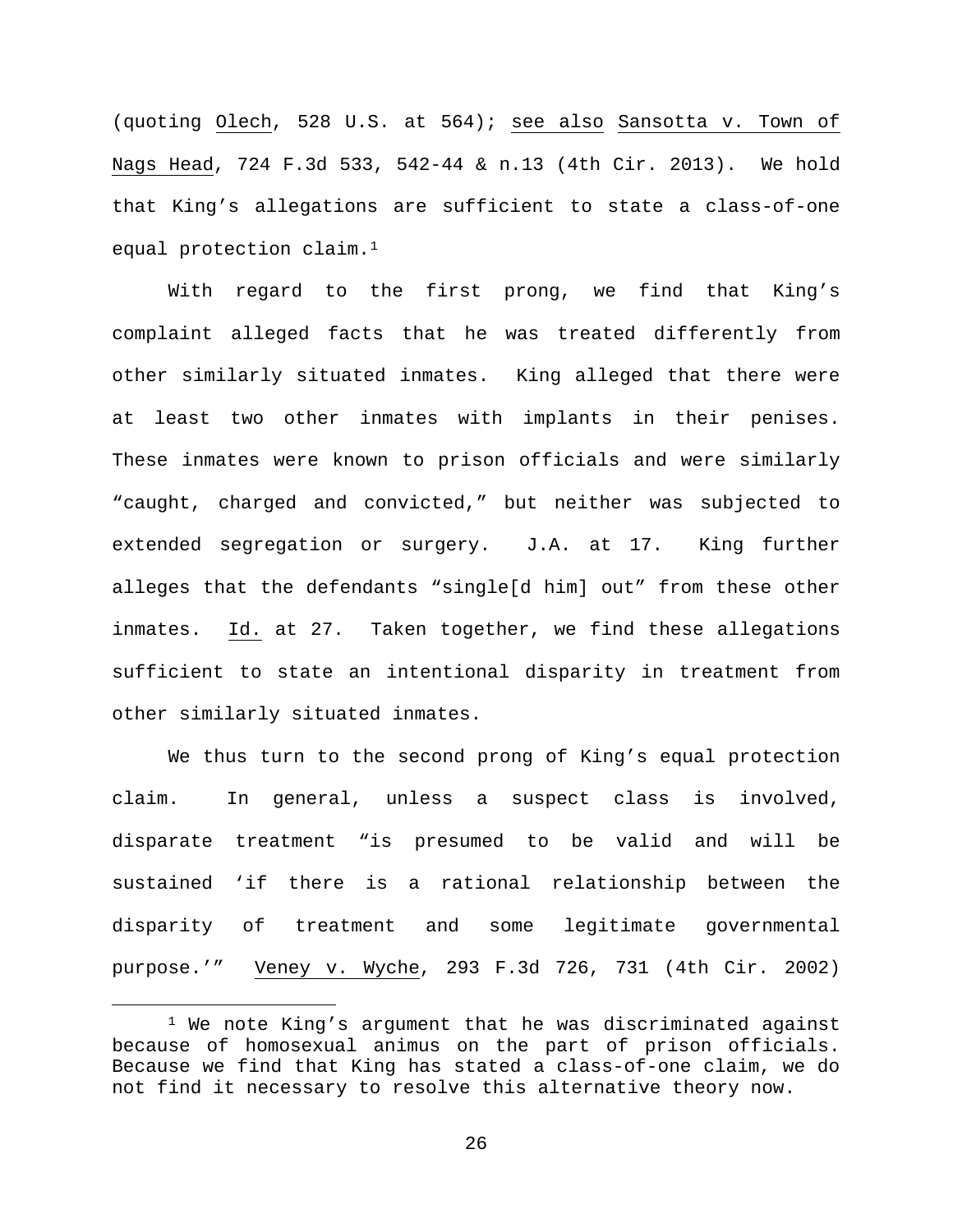(quoting Heller v. Doe, 509 U.S. 312, 319-20 (1993)); see also Olech, 528 U.S. at 564 (applying rational basis review to classof-one claims). When equal protection challenges arise in the prison context, however, "courts must adjust the level of scrutiny to ensure that prison officials are afforded the necessary discretion to operate their facilities in a safe and secure manner." Veney, 293 F.3d at 732. That is, even when a "regulation impinges on inmates' constitutional rights, the regulation is valid if it is reasonably related to legitimate penological interests." Turner, 482 U.S. at 89; Morrison, 239 F.3d at 655. To evaluate whether an action is reasonable, we apply the factors set forth in Turner: (1) whether there is a "valid, rational connection between the policy and the penological interest"; (2) whether there is an "alternative means of exercising the right" available to inmates; (3) what "impact accommodation of the asserted right will have on" the prison, including guards, other inmates, and prison resources; and (4) "the absence of ready alternatives that fully accommodate the prisoner's rights at de minimis cost to valid penological interests." Morrison, 239 F.3d at 655 (citing Turner, 482 U.S. at 89).

We have held that "[p]romoting the inmates' safety and health is a legitimate concern." Jehovah v. Clarke, 798 F.3d 169, 178 (4th Cir. 2015) (citing McRae v. Johnson, 261 F. App'x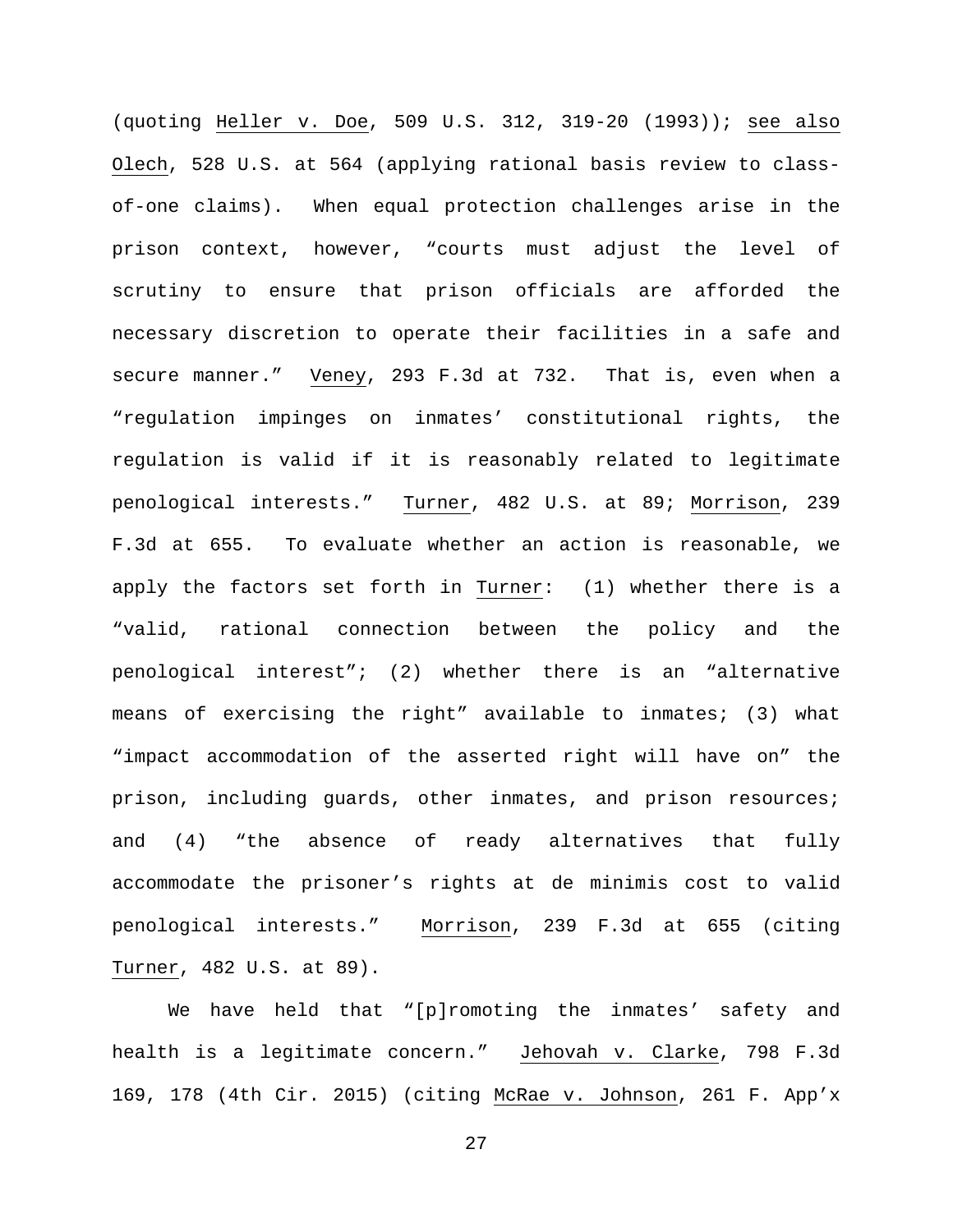554, 558 (4th Cir. 2008) (unpublished)). Nonetheless, as discussed above, we are not persuaded by the defendants' arguments that King's marbles posed a security threat. Additionally, the defendants' argument that permitting King to keep the marbles could lead other inmates to implant objects into their bodies is also unconvincing. Unlike with King, in the defendants' scenario, other inmates would be implanting these objects while incarcerated, which behavior the prison has a policy to address.

Moreover, we do not find that the other Turner factors particularly the third and fourth factors—support the conclusion that that surgery was reasonable. We acknowledge that the fourth factor, the absence of ready alternatives, "is not a 'least restrictive alternative' test." Turner, 482 U.S. at 90. Nevertheless, when pressed at oral argument, the defendants were unable to explain why their process for dealing with an inmate who enters prison with tattoos or even a steel rod in his arm where the condition is documented at booking and the inmate is subsequently "monitored"-cannot be applied to King's situation.<sup>[2](#page-27-0)</sup> King also suggested other alternatives to surgery, including leaving him alone, as defendants had allegedly done with other

<span id="page-27-0"></span> <sup>2</sup> Here, instead, when King was originally processed and informed the officer of the marbles and tattoo, he was rebuffed by the officer, who told him, "This isn't a pornographic camera, put [your] clothes back on." J.A. 25.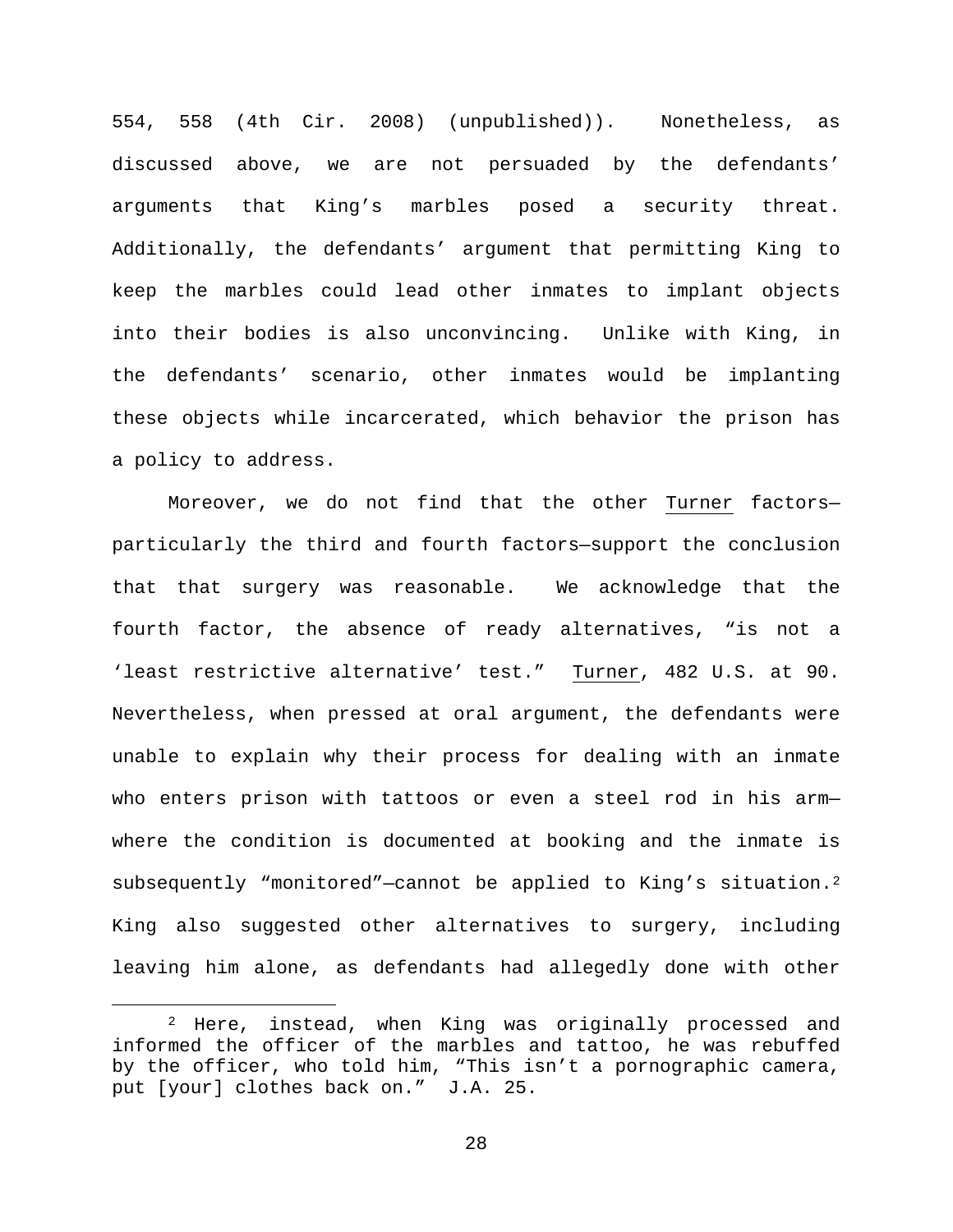inmates, or requiring him to cover the implants with clothing as to not reveal their presence.

Here, the implants posed no medical risk to King, were not recently implanted, and were not accessible nonsurgically. The defendants do not appear to have made any attempt to confirm whether the marbles posed a security risk and could not explain why they could not monitor King's marbles in the same way as other types of preincarceration body modifications. On this record, we conclude that surgery was an unreasonable "exaggerated response" to defendants' concerns. See id. Therefore, we reverse the district court's dismissal of King's Equal Protection claim.

## d.

On appeal, King argues that he alleged sufficient facts to state a claim under the Due Process Clause of the Fourteenth Amendment. The district court did not originally consider any substantive due process claim, and the defendants argue that King raises this claim for the first time on appeal. Nevertheless, King was "not required to use any precise or magical words in [his] pleading." Stevenson v. City of Seat Pleasant, Md., 743 F.3d 411, 418 (4th Cir. 2014); see also Labram v. Havel, 43 F.3d 918, 920 (4th Cir. 1995) ("Legal labels characterizing a claim cannot, standing alone, determine whether it fails to meet [the standard for notice pleading under Federal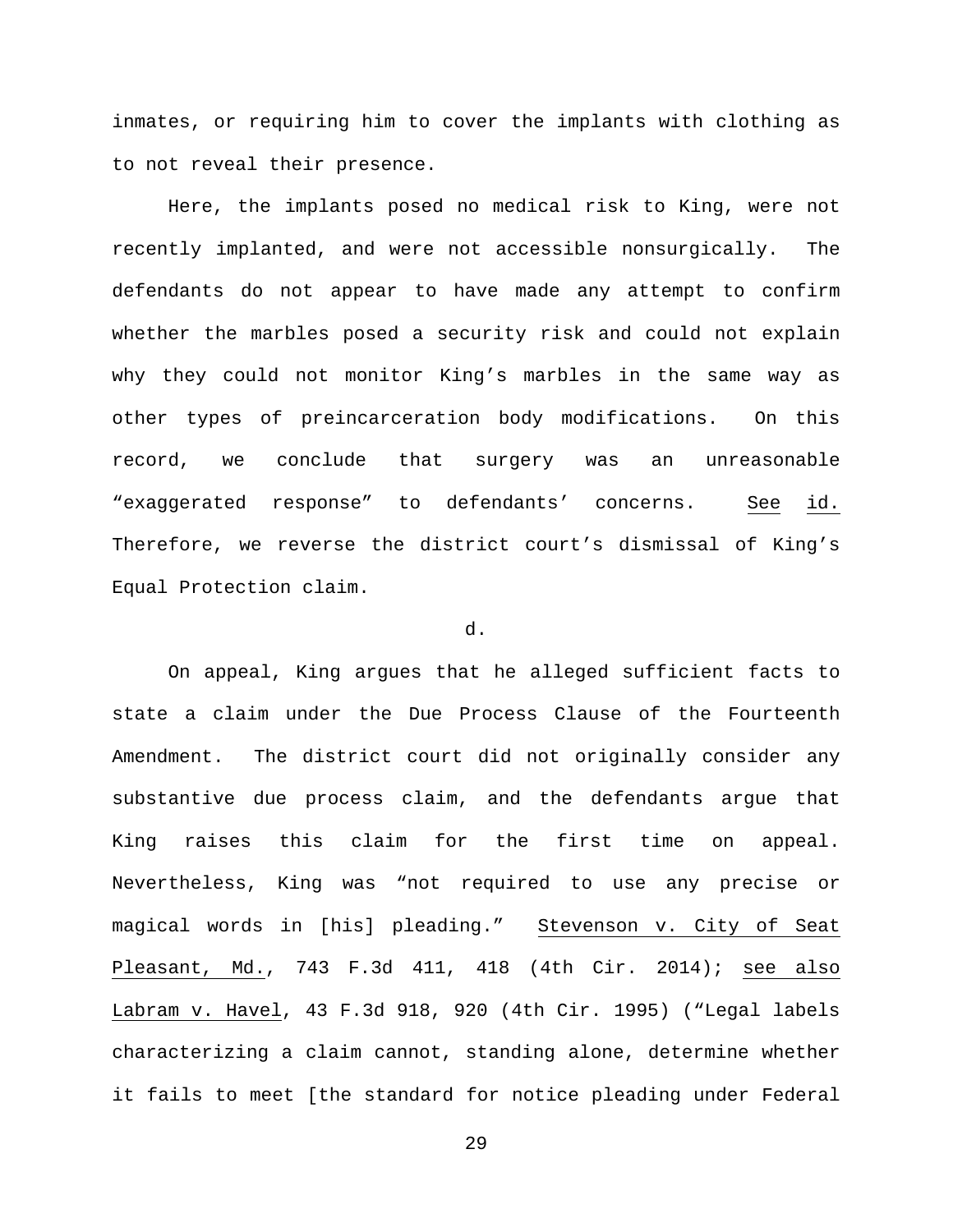Rule of Civil Procedure 8(a)(2)]."). Simply because King did not specifically label a claim under a due process heading does not mean that he did not raise one.

"[A] competent person has a constitutionally protected liberty interest in refusing unwanted medical treatment." Cruzan v. Dir., Mo. Dep't of Health, 497 U.S. 261, 278 (1990). This liberty interest survives conviction and incarceration. Washington v. Harper, 494 U.S. 210, 221-22, (1990) (recognizing an individual's "significant liberty interest in avoiding the unwanted administration" of a specific form of medical treatment); Hogan v. Carter, 85 F.3d 1113, 1116 (4th Cir. 1996) (en banc) (citing Harper, 494 U.S. 221-22). In this context, prison officials may override this right when treatment is "reasonably related to legitimate penological interests." Harper, 494 U.S. at 223 (citing Turner, 482 U.S. at 89). "This is true even when the constitutional right claimed to have been infringed is fundamental, and the State under other circumstances would have been required to satisfy a more rigorous standard of review." Id. (citation omitted). As the district court did not consider this potential claim, and given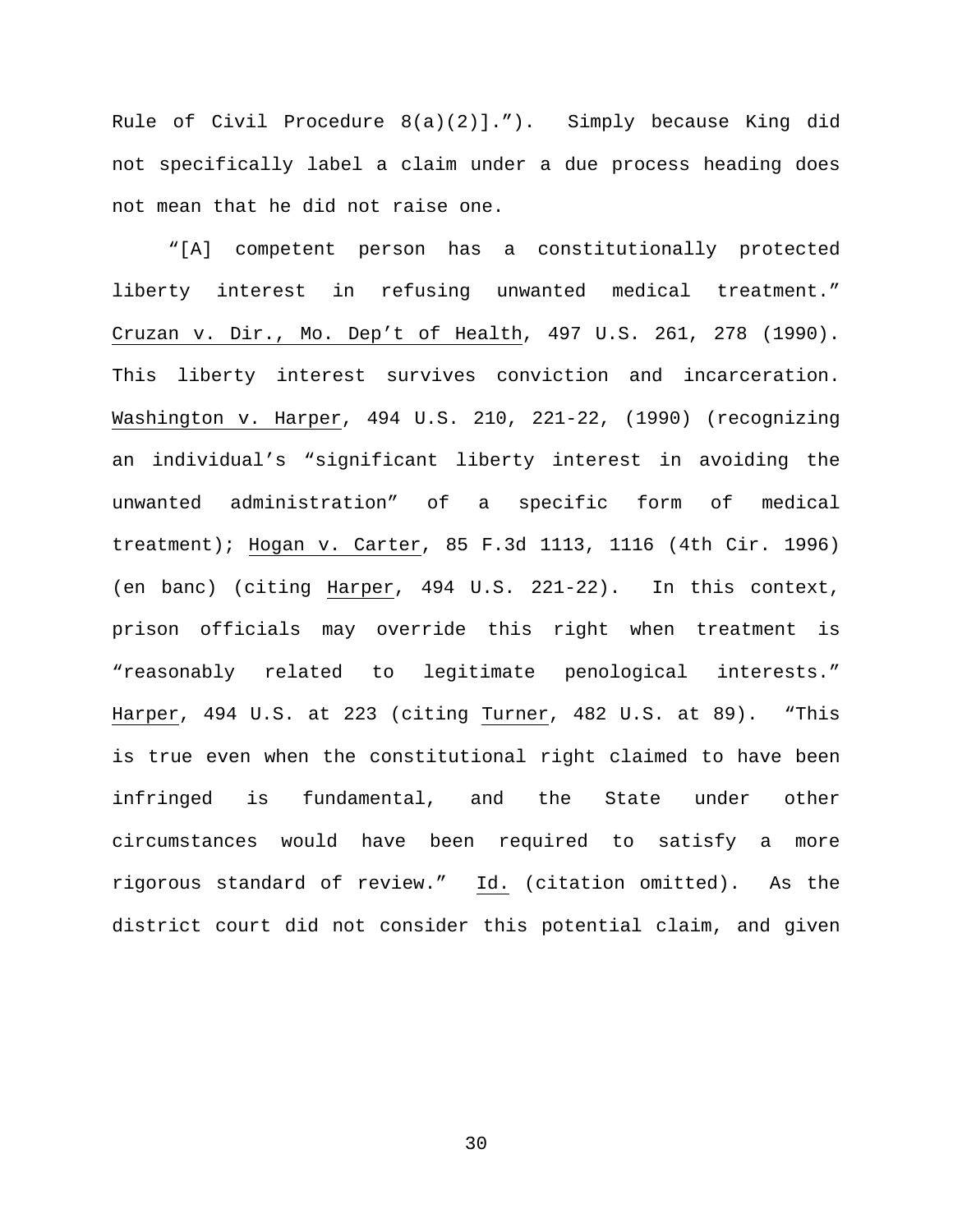the facts alleged in King's complaint, we remand for consideration of this claim.[3](#page-30-0)

e.

King appeals the dismissal without prejudic[e4](#page-30-1) of Scott for failure to effect service. "[T]o preserve for appeal an issue

Even where a plaintiff suffers a constitutional violation, an officer is only liable if "the right was clearly established at the time the violation occurred such that a reasonable person would have known that his conduct was unconstitutional." Smith v. Ray, 781 F.3d 95, 100 (4th Cir. 2015). "We do not require that a prior case be identical to the case at bar for fair notice to be provided." West v. Murphy, 771 F.3d 209, 216 (4th Cir. 2014) (citing Hope, 536 U.S. at 741). Instead, a law is clearly established "so long as 'existing precedent [has] placed<br>the statutory or constitutional question beyond debate.'" Id. the statutory or constitutional question beyond debate.'" (quoting Ashcroft v. al-Kidd, 131 S. Ct. 2074, 2083 (2011)).

<span id="page-30-1"></span>We decline to affirm the dismissal on qualified-immunity grounds at this stage: we cannot conclude that a right to be free from an egregiously sexually invasive, unjustified, compelled surgery was not clearly established under the Fourth, Eighth, and Fourteenth Amendments. See Cruzan, 497 U.S. at 278 ("[A] competent person has a constitutionally protected liberty interest in refusing unwanted medical treatment."); Wolfish, 441<br>U.S. at 560 (establishing that inmate searches "must be at 560 (establishing that inmate searches conducted in a reasonable manner" (citing Schmerber, 384 U.S. at 771-72)); Morrison, 239 F.3d at 655 ("[R]egulation that impinges on inmates' constitutional rights . . . is [only] valid if it is reasonably related to legitimate penological interests."); Lopez<br>v. Robinson, 914 F.2d 486, 490 (4th Cir. 1990) ("Prison v. Robinson, 914 F.2d 486, 490 (4th Cir. 1990) ("Prison<br>conditions are unconstitutional if they constitute an unconstitutional if they constitute an 'unnecessary and wanton' infliction of pain and are 'totally without penological justification.'" (quoting Rhodes, 452 U.S. at 346)).

<span id="page-30-0"></span><sup>&</sup>lt;sup>3</sup> The defendants argued that they are entitled to qualified immunity, as any constitutional violations were not clearly established. The district court did not consider this argument, presumably because it concluded that King failed to allege a As we may affirm a dismissal on any grounds supported by the record, Pitt Cty. v. Hotels.com, L.P., 553 F.3d 308, 311 (4th Cir. 2009), we briefly consider the argument here.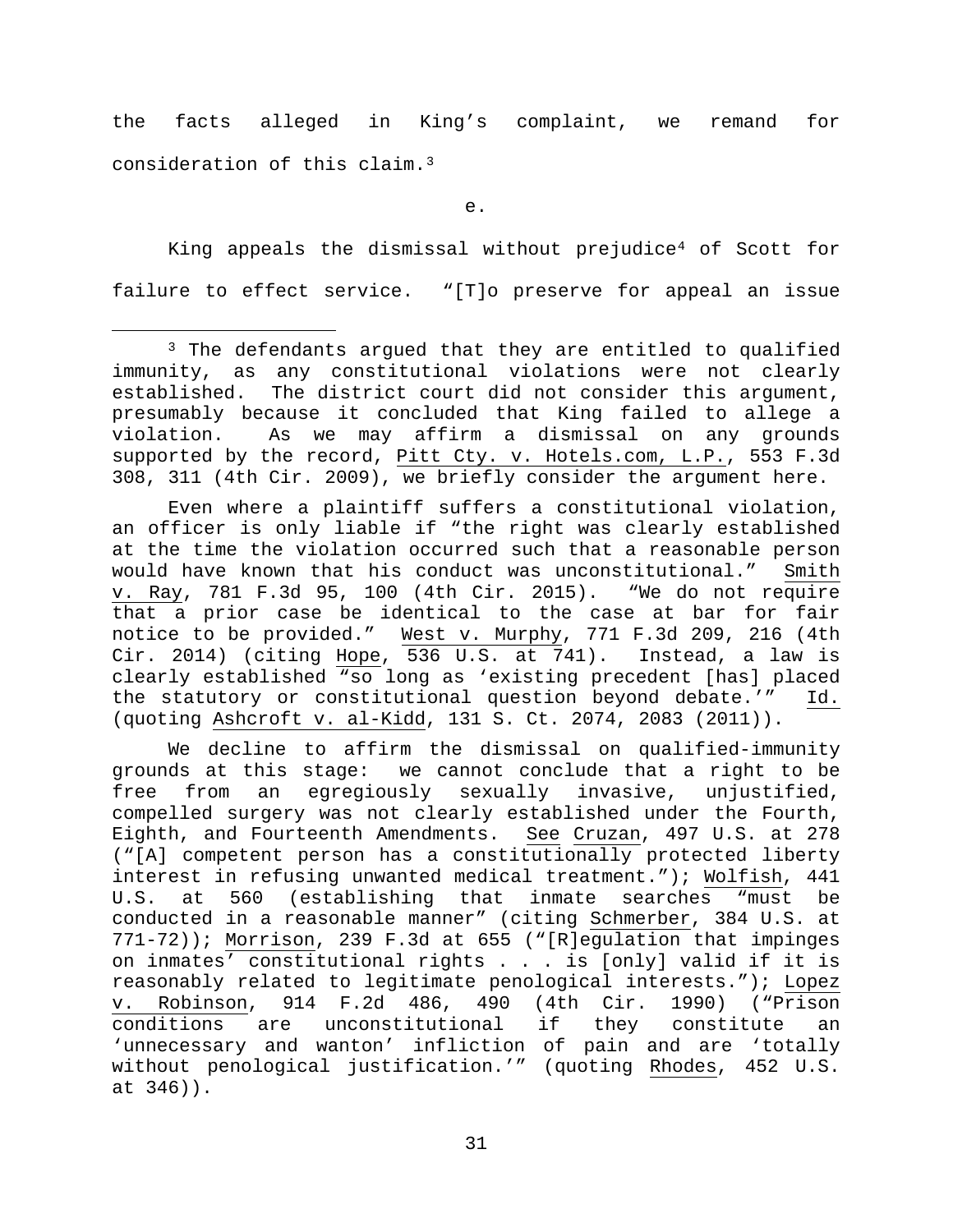in a magistrate judge's report, a party must object to the finding or recommendation on that issue with sufficient specificity so as reasonably to alert the district court of the true ground for the objection." Makdessi, 789 F.3d at 131 (quoting United States v. Midgette, 478 F.3d 616, 622 (4th Cir. 2007)) (alteration in original). "Where an appellant has failed to preserve an issue, it is deemed waived." Id. Here, despite objecting on multiple other grounds to the report and recommendation, King did not object to the magistrate judge's recommendation that Scott be dismissed without prejudice. Accordingly, King waived his right to appeal Scott's dismissal, and we affirm the district court.

# f.

Finally, King appeals the dismissal of his claims against Plumley, Goodin, and Rubenstein with prejudice. Alternatively, King argues that he should have been permitted leave to amend his complaint as to these defendants.

A state official can be in a § 1983 suit in three ways: in his personal capacity, his official capacity, or in a more

 <sup>4</sup> The district court's conclusion appears to have accidentally dismissed the complaint in its entirety with prejudice, and the judgment entered by the clerk indicates that<br>King's complaint was dismissed with prejudice. Nevertheless, King's complaint was dismissed with prejudice. the district court's order dismissed Scott without prejudice, and both parties understand that the dismissal was without prejudice. J.A. 163; King's Reply Br. 29; Defs.' Br. 47.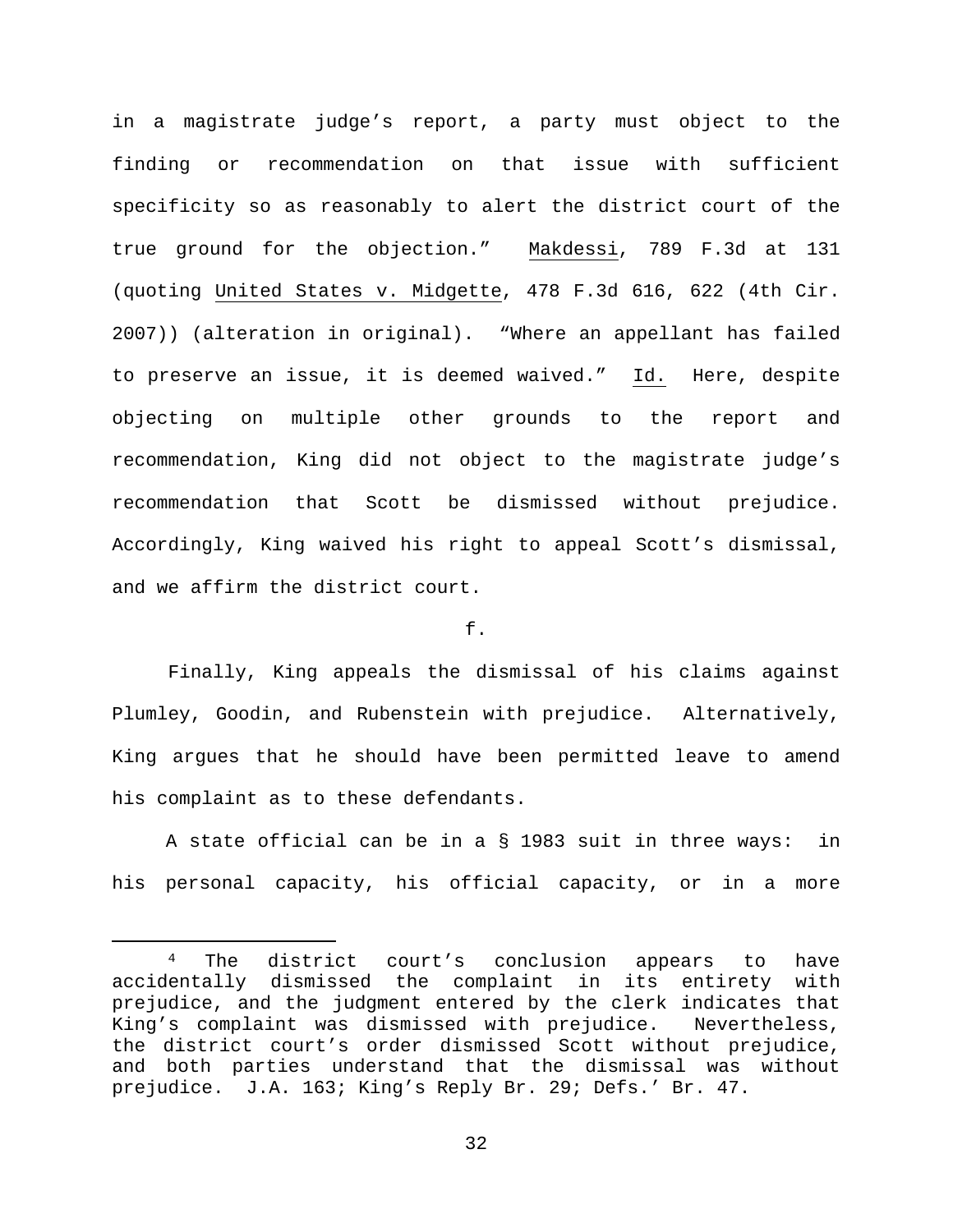limited way, his supervisory capacity. For personal liability, "it is enough to show that the official, acting under color of state law, caused the deprivation of a federal right." Kentucky v. Graham, 473 U.S. 159, 166 (1985). In an official-capacity suit, however, "[m]ore is required": the suit is "treated as a suit against the entity," which must then be a "'moving force' behind the deprivation," id. (third quotation quoting Polk County v. Dodson, 454 U.S. 312, 326 (1981)); thus, the entity's "'policy or custom' must have played a part in the violation of federal law," id. (quoting Monell v. Dep't of Soc. Servs. of City of New York, 436 U.S. 658, 694 (1978)). Meanwhile, a supervisor can be liable where (1) he knew that his subordinate "was engaged in conduct that posed a pervasive and unreasonable risk of constitutional injury"; (2) his response showed "deliberate indifference to or tacit authorization of the alleged offensive practices"; and (3) that there was an "affirmative causal link" between his inaction and the constitutional injury." Shaw v. Stroud, 13 F.3d 791, 799 (4th Cir. 1994) (internal quotation marks omitted).

As to Plumley, we find that King properly stated a claim. Regarding actions in his personal capacity, Plumley overturned the Ad.-Seg. Committee's recommendation that King return to the general population. King claims that Plumley so decided "because I had not had the marbles surgically removed." J.A. 31;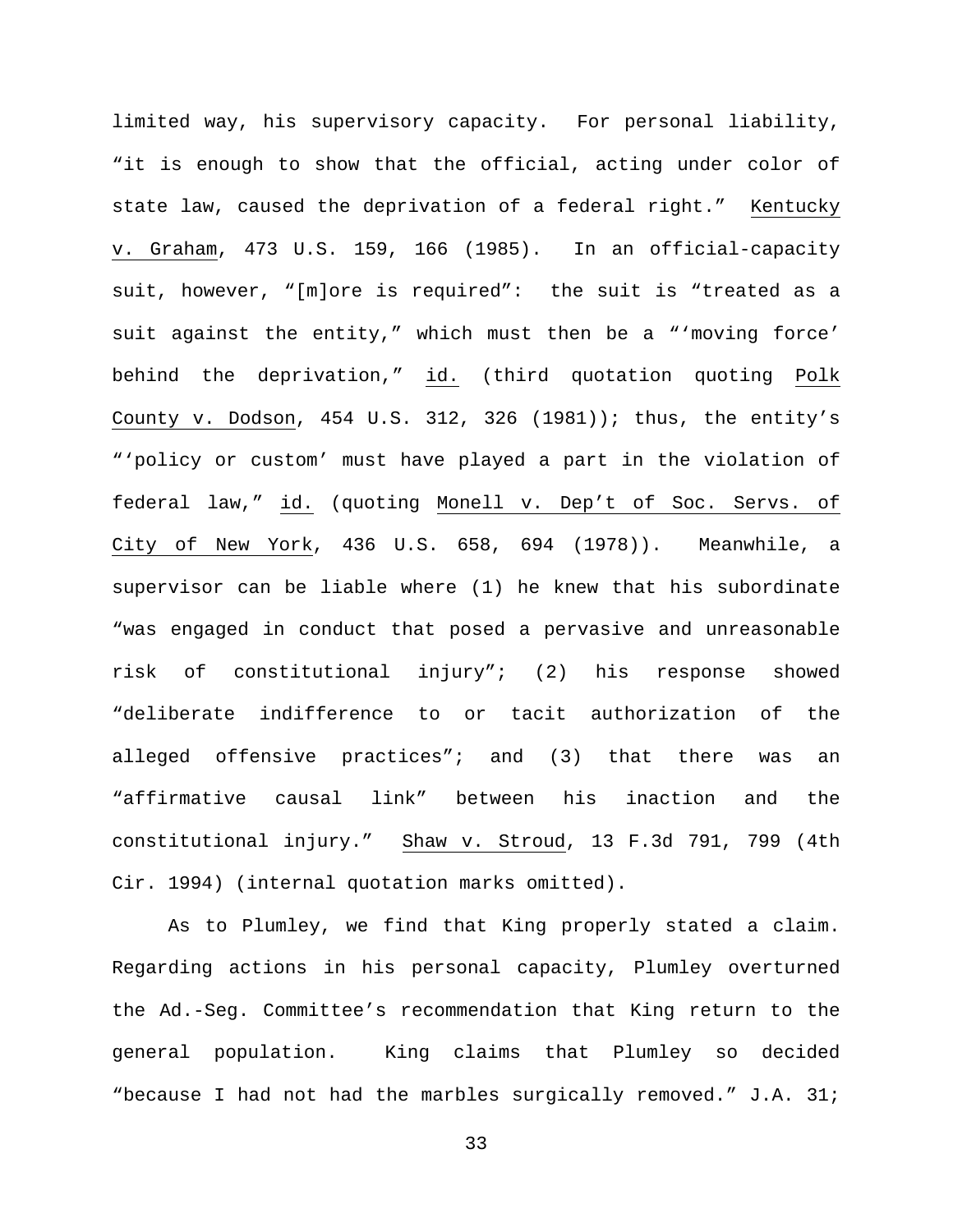see also id. ("I wrote an appeal to Warden Plumley seeking release from ad-seg. Shortly thereafter I was told by the Unit Manager . . . that if I did not have the marbles removed I would be sent to the Quality of Life Program at Mount Olive Correctional Complex . . . ."). The defendants point to documentation King produced in his opposition to their motion to dismiss, which shows that Plumley rejected the committee's recommendation to keep King in punitive segregation, instead sending him to administrative segregation. Nevertheless, Plumley appears to have participated to some degree in King's segregation. King also claims that the "Administration here at Huttonsville has chosen to single me out for some unknown reason." Id. at 27. The warden, more so than anyone, should be considered the administration.

The district court concluded that these facts "only show[ed] that Plumley played a part in King's housing in administrative segregation that allegedly led to the surgery." Id. at 165. As the district court found that segregated confinement was not a per se Eighth Amendment violation, it held that King failed to state a claim. As held above, however, it was not the segregation standing alone that may have constituted the Eighth Amendment violation.

That "King [did] not contend that Plumley [was] liable in his official or supervisory capacity," id. at 166, is belied by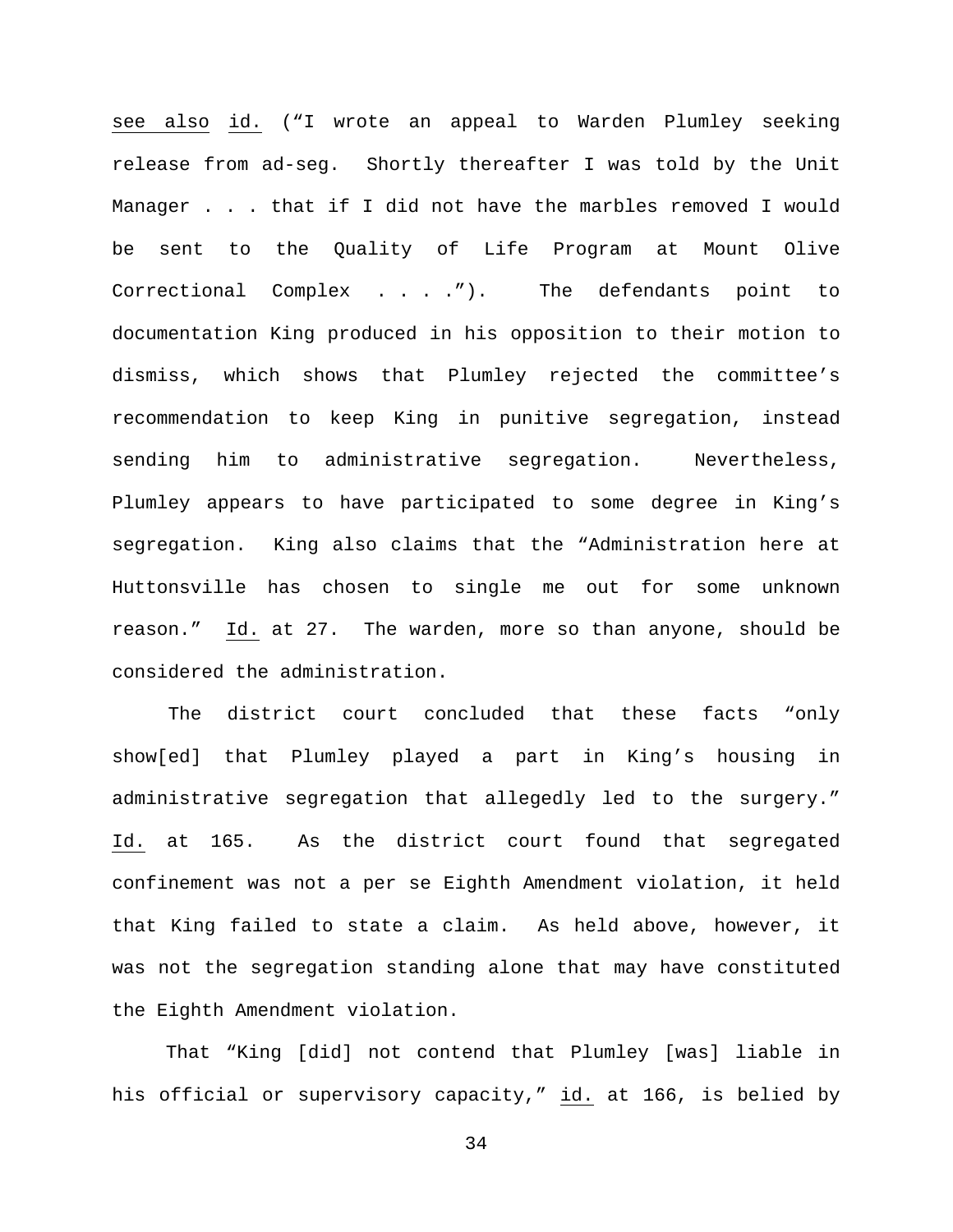the caption itself: King brought suit against all defendants in their personal and official capacities. Moreover, the few allegations contained in the complaint itself, construed liberally, attempt to make a connection between Plumley's actions and subsequent actions of his subordinate staff. E.g., id. at 26 ("The Warden overturned their recommendation and Sherri Davis (Unit Manager-Seg. Unit E-2) had me escorted to her office [where she] had me sign a paper that she would NOT permit me to read. She said it was consent papers to go to Ruby Memorial Medical Center to have a doctor examine the implants, and if necessary, have them removed."); id. at 31 ("I wrote an appeal to Warden Plumley seeking release from ad-seg. Shortly thereafter I was told by the Unit Manager of E-Unit Lester Thomspon, that if I did not have the marbles removed I would be sent to the Quality of Life Program at Mount Olive Correctional Complex . . . ."). In his objection to the magistrate judge's recommendation, King also provided,

Plumley is the Warden of HCC. He has the final say in Administrative Segregation Hearings. When the Board released the Plaintiff from Ad. Seg., he overturned their decision, and ordered the Plaintiff to remain on Ad. Seg. Status until he agreed to surgery. Therefore he directly participated in the violation of Plaintiff's . . . Rights, and should not be relieved of responsibility for his actions.

Id. at 148. Accordingly, we find that King stated a claim against Plumley and reverse his dismissal with prejudice.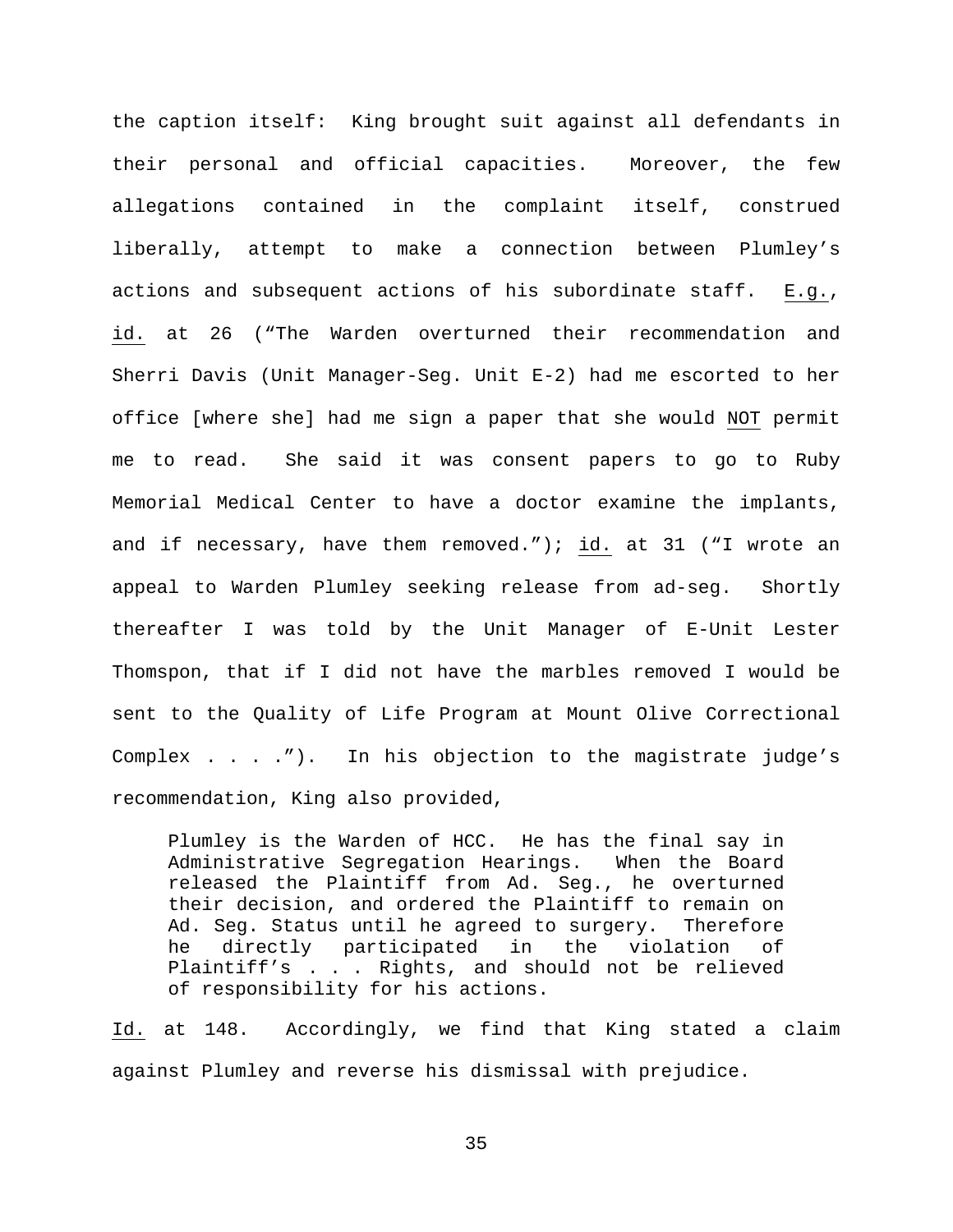King's allegations as to Rubenstein and Goodin are admittedly significantly less robust, and the district court found that King made no mention of either outside of the caption of his complaint. King did make slightly more specific allegations as to these defendants in his objections to the magistrate judge's report and recommendation. Even a pro se plaintiff, however, must allege sufficient facts "to raise a right to relief above the speculative level" and "state a claim to relief that is plausible on its face." Twombly, 550 U.S. at 555, 570. We find the facts alleged to fall short of this standard.

Nevertheless, we find that the dismissal against these two defendants should have been without prejudice. Here, King did not move to amend his complaint, and we do not "expect[] the district courts to assume the role of advocate for the pro se plaintiff." Gordon v. Leeke, 574 F.2d 1147, 1151 (4th Cir. 1978). But the district court neither gave King the opportunity to amend nor did it engage in any discussion as to why amendment would be futile. In such a situation, the dismissal should generally be without prejudice. See Arnett v. Webster, 658 F.3d 742, 756 (7th Cir. 2011); Coleman v. Peyton*,* 340 F.2d 603, 604 (4th Cir. 1965) (per curiam) (holding that, if a pro se complaint contains a potentially cognizable claim, the plaintiff should be given an opportunity to particularize his